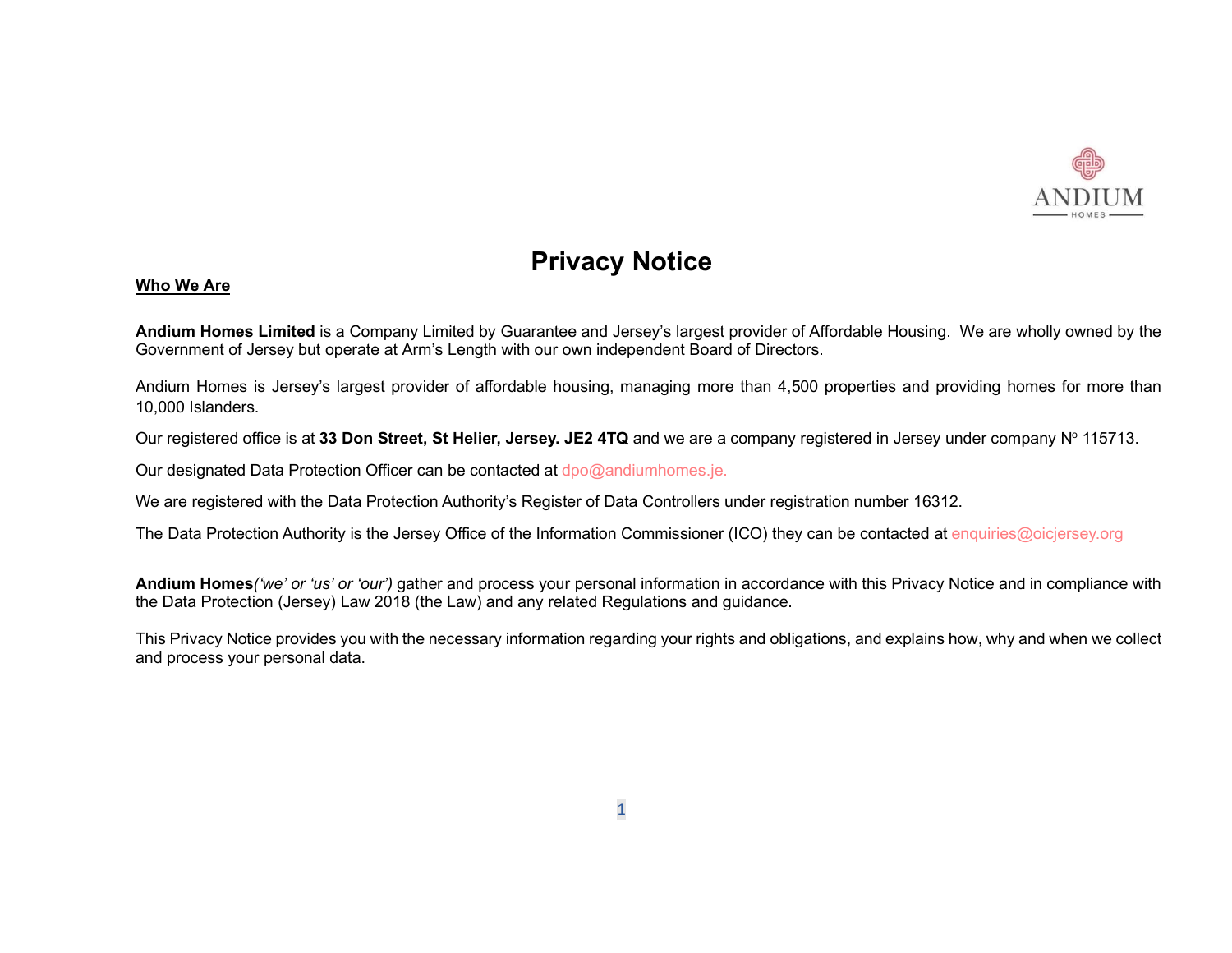# Your Data Protection Rights

Under the Law, you have rights including:

Your right of access - You have the right to ask us for copies of your personal information.

Your right to rectification - You have the right to ask us to rectify personal information you think is inaccurate. You also have the right to ask us to complete information you think is incomplete.

Your right to erasure - You have the right to ask us to erase your personal information in certain circumstances.

Your right to restriction of processing - You have the right to ask us to restrict the processing of your personal information in certain circumstances.

Your right to object to processing - You have the right to object to the processing of your personal information in certain circumstances.

Your right to data portability - You have the right to ask that we transfer the personal information you gave us to another organisation, or to you, in certain circumstances.

You are not required to pay any charge for exercising your rights. If you make a request, we have one month to respond to you.

Please contact us at dpo@andiumhomes.je if you wish to make a request.

# Information That We Collect

Andium Homes Limited processes your personal information to meet our legal, statutory and contractual obligations and to provide you with services. We will never collect any unnecessary personal information from you and do not process your information in any way, other than specified in this Privacy Notice.

# Consequences of Not Providing Your Data

All Clients are obligated to provide a minimal amount of personal data to enter a Tenancy Agreement. Certain discretionary services also require the provision of certain specified personal information detailed in this Privacy Notice.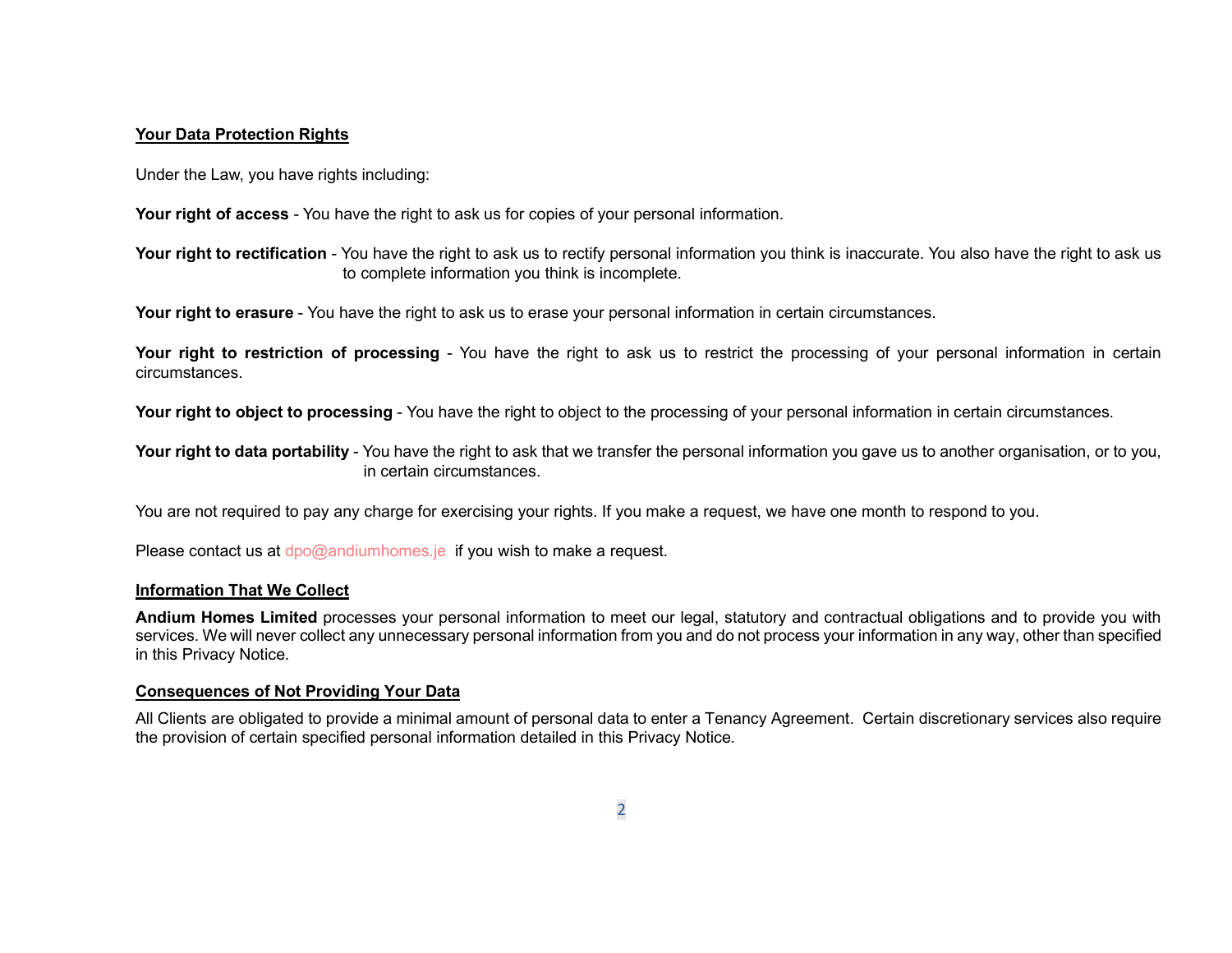Please note that if you refuse consent for us to process your personal data, this will not invalidate the terms of your Tenancy Agreement as Andium Homes is permitted to hold certain personal data in order to provide necessary services under your Tenancy Agreement.

However, if you refuse consent at the point of accessing a discretionary service, for example, when applying for a parking permit, we would then not be able to provide this service to you.

We keep your personal data safe and secure and so would strongly encourage you to give consent to us to hold your data so that we can provide those services.

If we receive a request from you to exercise any of the above rights, we may ask you to verify your identity before acting on the relevant request; this is to ensure that your data is protected and kept secure.

# How Long We Keep Your Data

We only ever retain personal information for as long as is necessary. We have strict review and retention policies in place to meet these obligations. We are required by Article 104(4) Companies (Jersey) Law 1991 to keep any financial related personal data (name, address, contact details, payments, or debts) for a minimum of 10 years after which time it will be destroyed. All other categories of personal data have retention periods linked to either legal requirements, codes of good practice or business requirement following your consent.

Where you have consented to us using your details for direct marketing, we will keep such data until you notify us otherwise and/or withdraw your consent.

| What data we may hold about<br>you:<br>Your tenancy:                                                                                                                  | Lawful basis for processing<br>personal data & processing<br>activity - (Why we need it:)                                                                                            | How it is held:                                                                                           | How long it is<br>held for                                                                                             | How your<br>information will<br>be disposed of                                                        |
|-----------------------------------------------------------------------------------------------------------------------------------------------------------------------|--------------------------------------------------------------------------------------------------------------------------------------------------------------------------------------|-----------------------------------------------------------------------------------------------------------|------------------------------------------------------------------------------------------------------------------------|-------------------------------------------------------------------------------------------------------|
| • Your contact information and that<br>of your household members<br>including children.<br>• A summary of each contact with<br>vou.<br>• The conduct of your tenancy. | <b>Contract Performance / Consent</b><br>/ Legitimate Interest / Public<br><b>Functions</b><br>To provide you with the most<br>effective, targeted and<br>accessible service we can. | A hard copy of<br>your tenancy<br>agreement will be<br>held in our secure<br>structured filing<br>system. | For the length of<br>your tenancy,<br>plus 12 months,<br>except in<br>instances where<br>there are<br>unresolved legal | Digital records<br>will be deleted<br>from systems and<br>hard copy records<br>securely<br>destroyed. |

The personal data that we may collect from you, why we collect it, how long we retain it and how we destroy it is set out below: -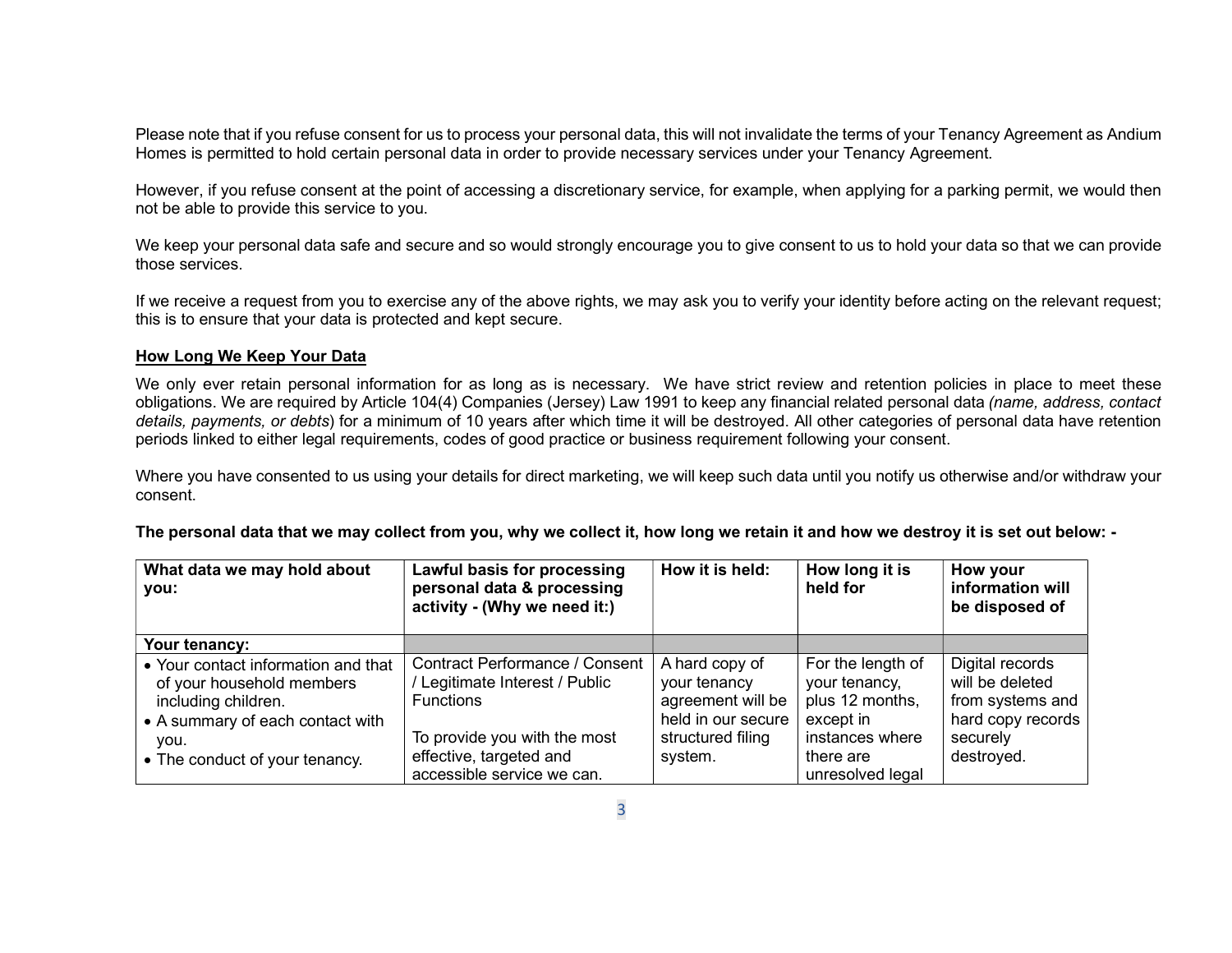| What data we may hold about<br>you:                                                                                                                                                                                                                                                                                                                                                                                                                                                                                         | Lawful basis for processing<br>personal data & processing<br>activity - (Why we need it:)                                                                                                                                                                                                                                                                                                                                                                                                                                                                                                                                                                                                                                                        | How it is held:                                                                                                                                       | How long it is<br>held for                                                               | How your<br>information will<br>be disposed of |
|-----------------------------------------------------------------------------------------------------------------------------------------------------------------------------------------------------------------------------------------------------------------------------------------------------------------------------------------------------------------------------------------------------------------------------------------------------------------------------------------------------------------------------|--------------------------------------------------------------------------------------------------------------------------------------------------------------------------------------------------------------------------------------------------------------------------------------------------------------------------------------------------------------------------------------------------------------------------------------------------------------------------------------------------------------------------------------------------------------------------------------------------------------------------------------------------------------------------------------------------------------------------------------------------|-------------------------------------------------------------------------------------------------------------------------------------------------------|------------------------------------------------------------------------------------------|------------------------------------------------|
| • Your complaints and<br>compliments.<br>• Your responses to our surveys.<br>• Your rent account details and<br>payment history<br>• Your Direct Debit and Bank<br>Account details.<br>• Standing Order forms and other<br>bank correspondence provided<br>by you or your bank;<br>• Benefit entitlements and related<br>correspondence<br>• Website survey or service<br>requests.<br>• Registration card;<br>• Photographic ID;<br>• Legal documents.<br>• Your rental transactions.<br>• Details of debtors and arrears. | To comply with other legislation<br>such as the Residential Tenancy<br>Law and Rates Law.<br>To allow us to undertake<br>property inspections, whether<br>ourselves or with our contractors<br>or appointed consultants.<br>To ensure we know your rent is<br>paid correctly<br>For safeguarding activities in our<br>role as an 'Administration of the<br>States' under the Children's<br>(Jersey) Law 2002 and through<br>our membership of the<br>Safeguarding Partnership Board<br>and participation in various<br>multi-agency safeguarding<br>forums, such as Multi Agency<br><b>Public Protection Arrangements</b><br>and Multi Agency Risk<br>Assessment Conferences, we<br>may be required to share<br>information with other agencies. | In our customer<br>relationship<br>database or an<br>approved secure<br>contractor<br>database.<br>In our secure<br>Document<br>Management<br>System. | proceedings<br>where we will<br>hold the data until<br>the proceedings<br>are concluded. |                                                |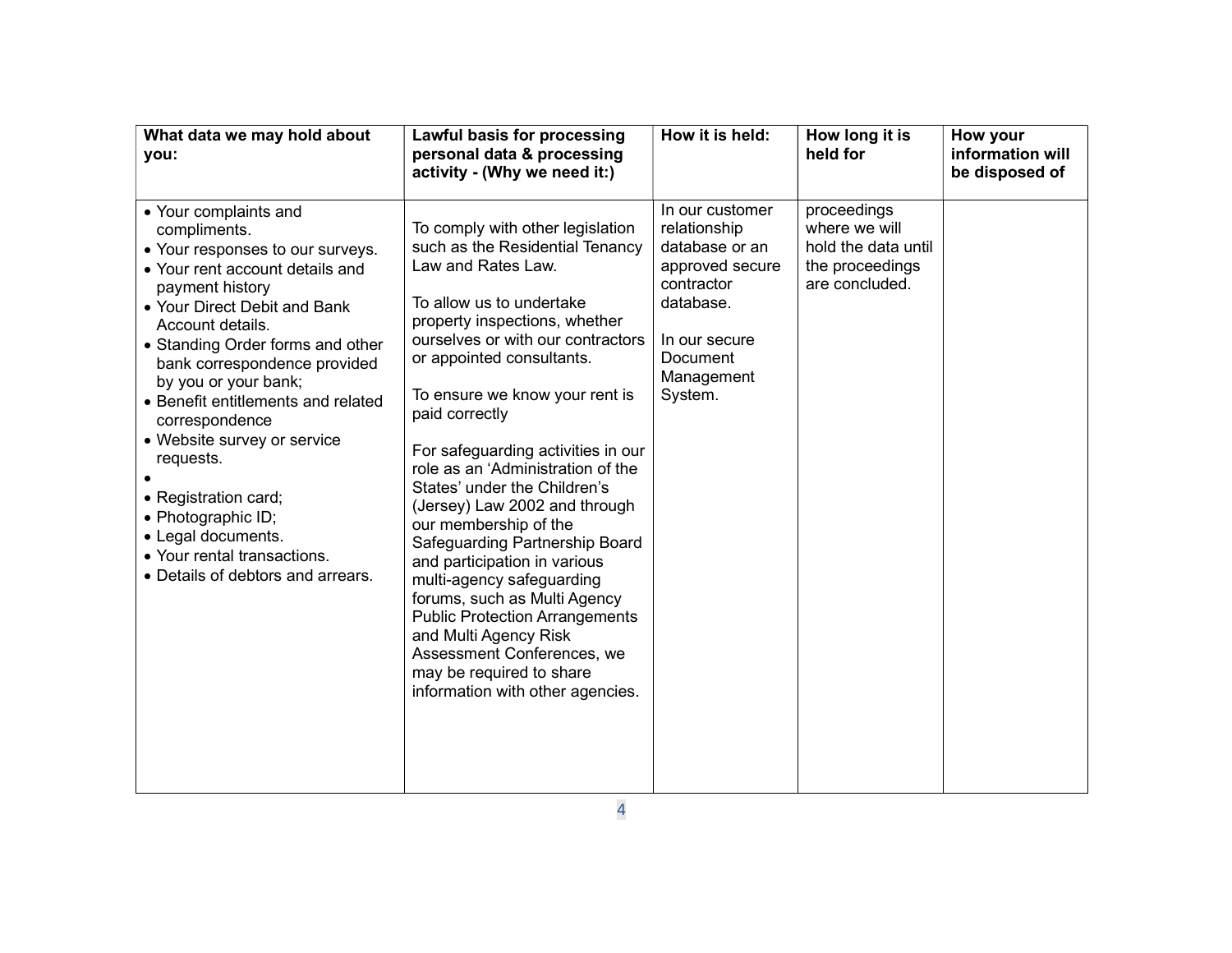| What data we may hold about<br>you:                                                                                                                                                                                          | Lawful basis for processing<br>personal data & processing<br>activity - (Why we need it:)                                                                                                                                                                                                                                                                 | How it is held:                                                                                                                                       | How long it is<br>held for                                                            | How your<br>information will<br>be disposed of                                                        |
|------------------------------------------------------------------------------------------------------------------------------------------------------------------------------------------------------------------------------|-----------------------------------------------------------------------------------------------------------------------------------------------------------------------------------------------------------------------------------------------------------------------------------------------------------------------------------------------------------|-------------------------------------------------------------------------------------------------------------------------------------------------------|---------------------------------------------------------------------------------------|-------------------------------------------------------------------------------------------------------|
| When you bid for a property<br>using our Choice Based Lettings<br>System:                                                                                                                                                    |                                                                                                                                                                                                                                                                                                                                                           |                                                                                                                                                       |                                                                                       |                                                                                                       |
| • Your contact information and that<br>of your household members<br>including children.<br>• A summary of each contact with<br>you.<br>• Your Gateway reference number<br>• Your housing preferences                         | Legitimate Interests /<br>Performance of a Public Task /<br>Consent<br>To ensure that we can allocate<br>housing to those in most need in<br>accordance with the Affordable<br>Housing Gateway and relevant<br>legislation.<br>To comply with the Control of<br>Housing & Work (Jersey) Law<br>2012.                                                      | In our customer<br>relationship<br>database or an<br>approved secure<br>contractor<br>database.<br>In our secure<br>Document<br>Management<br>System. | Until you enter<br>into a tenancy or<br>you ask us to<br>remove you from<br>the list. | Digital records<br>will be deleted<br>from systems and<br>hard copy records<br>securely<br>destroyed. |
| When entering into a new<br>tenancy:                                                                                                                                                                                         |                                                                                                                                                                                                                                                                                                                                                           |                                                                                                                                                       |                                                                                       |                                                                                                       |
| • Your means of identification.<br>• Your housing status.<br>• Previous rental history.<br>• Credit check information.<br>• Addition housing requirements<br>including, medical adaptation<br>requirements or support needs. | Contract Performance /<br>Legitimate Interests /<br>Performance of a Public Task /<br>Consent<br>To allocate housing to those in<br>most need in accordance with<br>the Affordable Housing Gateway<br>and relevant legislation.<br>To ensure that new tenants are<br>allocated the right sort of home<br>and where necessary<br>adaptations or support is | Some older<br>tenancies are<br>held in our hard<br>copy files. Others<br>are stored in our<br>secure document<br>management<br>database.              | For the duration<br>of your tenancy<br>plus 12 months                                 | Digital records<br>will be deleted<br>from systems and<br>hard copy records<br>securely<br>destroyed. |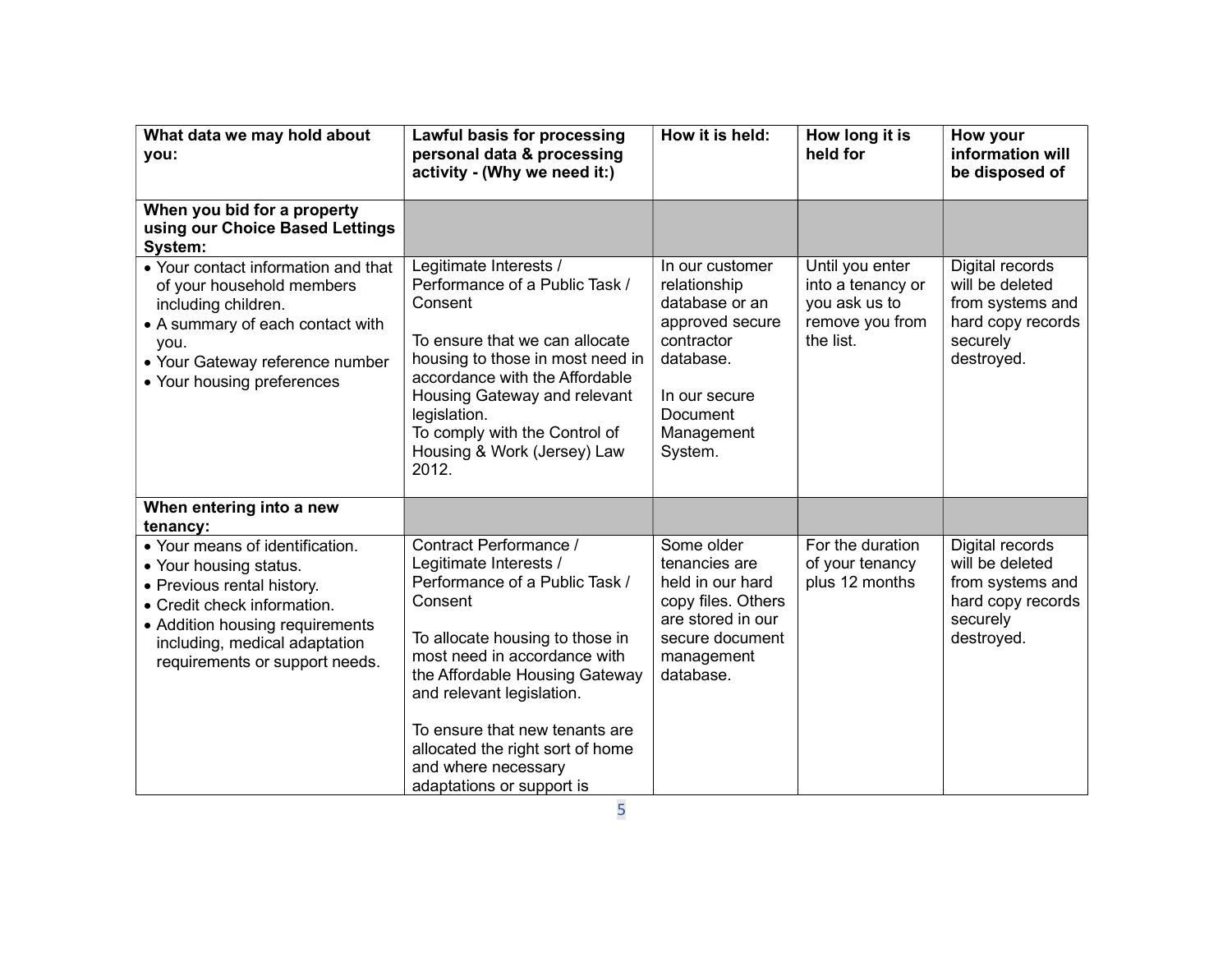| What data we may hold about<br>you:                                                                                                                                                     | Lawful basis for processing<br>personal data & processing<br>activity - (Why we need it:)                                                                                                 | How it is held:                                                                                              | How long it is<br>held for                                                                                                                                                                                  | How your<br>information will<br>be disposed of                                                        |
|-----------------------------------------------------------------------------------------------------------------------------------------------------------------------------------------|-------------------------------------------------------------------------------------------------------------------------------------------------------------------------------------------|--------------------------------------------------------------------------------------------------------------|-------------------------------------------------------------------------------------------------------------------------------------------------------------------------------------------------------------|-------------------------------------------------------------------------------------------------------|
|                                                                                                                                                                                         | provided;<br>To comply with the Control of<br>Housing & Work (Jersey) Law<br>2012                                                                                                         |                                                                                                              |                                                                                                                                                                                                             |                                                                                                       |
| Your rent account:                                                                                                                                                                      |                                                                                                                                                                                           |                                                                                                              |                                                                                                                                                                                                             |                                                                                                       |
| • Your rent account details and<br>enquiries.<br>• Direct Debit and Bank Account<br>Details.<br>• Your rental and other financial<br>transactions.<br>• Details of debtors and arrears. | Contract Performance /<br>Legitimate Interests /<br>To properly record financial<br>transactions between us and<br>provide an accurate balance of<br>your account with us.                | In our secure<br>customer<br>relationship<br>database.<br>In our secure<br>Document<br>Management<br>System. | For the length of<br>your tenancy,<br>plus 12 months,<br>except in<br>instances where<br>there are<br>unresolved legal<br>proceedings<br>where we will<br>hold the data until<br>the matter is<br>resolved. | Digital records<br>will be deleted<br>from systems and<br>hard copy records<br>securely<br>destroyed. |
| Our parking contractor may<br>hold:                                                                                                                                                     |                                                                                                                                                                                           |                                                                                                              |                                                                                                                                                                                                             |                                                                                                       |
| • Your parking permit requests and<br>correspondence.<br>• Details of vehicle registration and<br>ownership<br>• Details of all enforcement action.                                     | Contract Performance / Legal<br>Obligation / Legitimate Interests<br>/ Consent<br>To provide efficient parking<br>services for you.<br>To comply with the relevant<br>parking regulations | In the contractor's<br>secure database.                                                                      | Records of permit<br>applications will<br>be held for a<br>maximum period<br>of 6 months from<br>expiry or refusal.<br>Vehicle<br>ownership<br>records obtained<br>from Driver &<br>Vehicle                 | Digital records<br>will be deleted<br>from systems and<br>hard copy records<br>securely<br>destroyed. |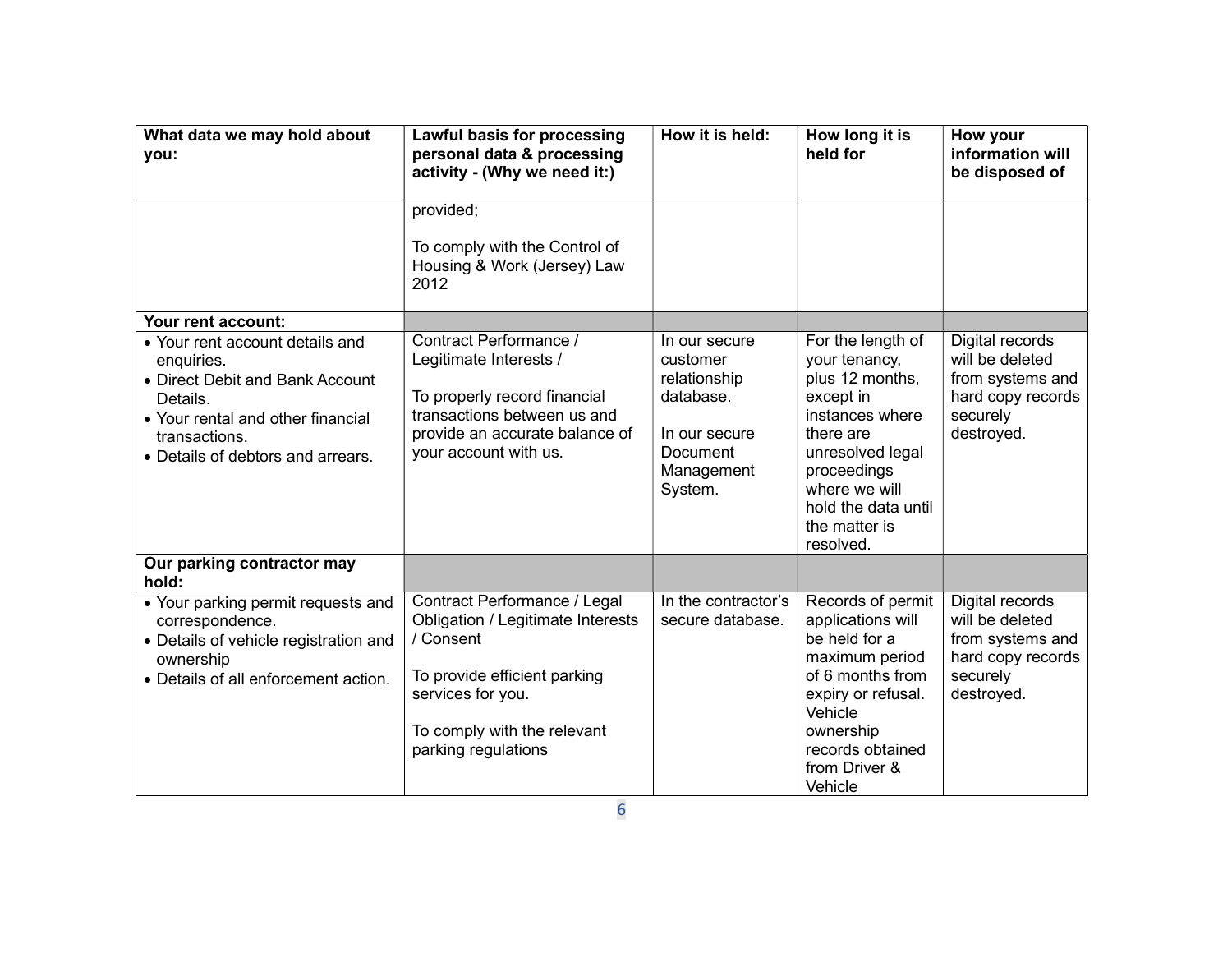| What data we may hold about<br>you: | Lawful basis for processing<br>personal data & processing<br>activity - (Why we need it:) | How it is held: | How long it is<br>held for                                                                                                                                                                                                                                                                                                                                      | How your<br>information will<br>be disposed of |
|-------------------------------------|-------------------------------------------------------------------------------------------|-----------------|-----------------------------------------------------------------------------------------------------------------------------------------------------------------------------------------------------------------------------------------------------------------------------------------------------------------------------------------------------------------|------------------------------------------------|
|                                     |                                                                                           |                 | Standards will be<br>retained for a<br>maximum period<br>of 12 months as<br>required under<br>the removal law.<br>Vehicle impound,<br>release and<br>disposal records<br>will be retained<br>for a maximum<br>period of 12<br>months as<br>required by the<br><b>Motor Vehicles</b><br>(Removal from<br>Private Land)<br>(Jersey) Law &<br>Regulations<br>2019. |                                                |
|                                     |                                                                                           |                 | This is an<br>automated<br>process that is<br>built into the<br>software - unless<br>the contractor<br>places an<br>exemption on the<br>system to retain<br>some details                                                                                                                                                                                        |                                                |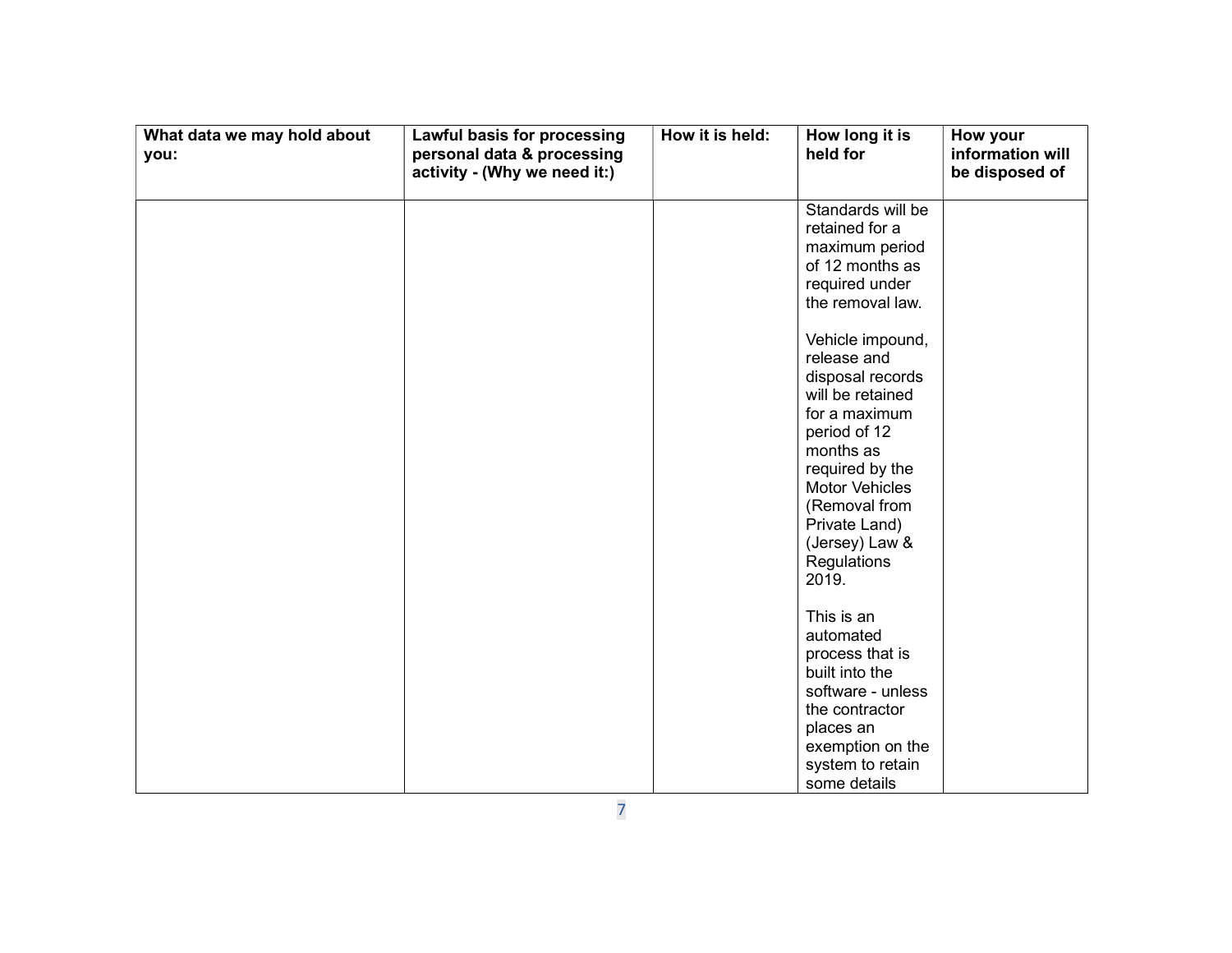| What data we may hold about<br>you:                                                                                                                                                                                                                                                                                        | Lawful basis for processing<br>personal data & processing<br>activity - (Why we need it:)                                                                   | How it is held:                                                                                                                                                                       | How long it is<br>held for                                                                                                                                                                            | How your<br>information will<br>be disposed of                                                        |
|----------------------------------------------------------------------------------------------------------------------------------------------------------------------------------------------------------------------------------------------------------------------------------------------------------------------------|-------------------------------------------------------------------------------------------------------------------------------------------------------------|---------------------------------------------------------------------------------------------------------------------------------------------------------------------------------------|-------------------------------------------------------------------------------------------------------------------------------------------------------------------------------------------------------|-------------------------------------------------------------------------------------------------------|
|                                                                                                                                                                                                                                                                                                                            |                                                                                                                                                             |                                                                                                                                                                                       | (deaths of owner<br>etc) where the<br>process may take<br>it over the<br>retention periods<br>above, but the<br>details are still<br>required to be<br>compliant with the<br>relevant<br>legislation. |                                                                                                       |
| <b>Our Maintenance Contractors</b><br>may hold:                                                                                                                                                                                                                                                                            |                                                                                                                                                             |                                                                                                                                                                                       |                                                                                                                                                                                                       |                                                                                                       |
| • Your contact information<br>• Work orders historically logged<br>against the property.<br>• Your requests for maintenance<br>services and their management.<br>• Your responses to customer<br>satisfaction surveys.<br>• Repairs required under defect<br>liability periods for newly built and<br>refurbished property | Contract Performance /<br>Legitimate Interests<br>To provide maintenance<br>services as efficiently as<br>possible.<br>To keep you and contractors<br>safe. | <b>Digital</b><br>documents,<br>password<br>protected and<br>controlled.<br>In our secure<br>customer<br>relationship<br>database or an<br>approved secure<br>contractor<br>database. | Property<br>maintenance<br>records are<br>retained for 10<br>years.                                                                                                                                   | Digital records<br>will be deleted<br>from systems and<br>hard copy records<br>securely<br>destroyed. |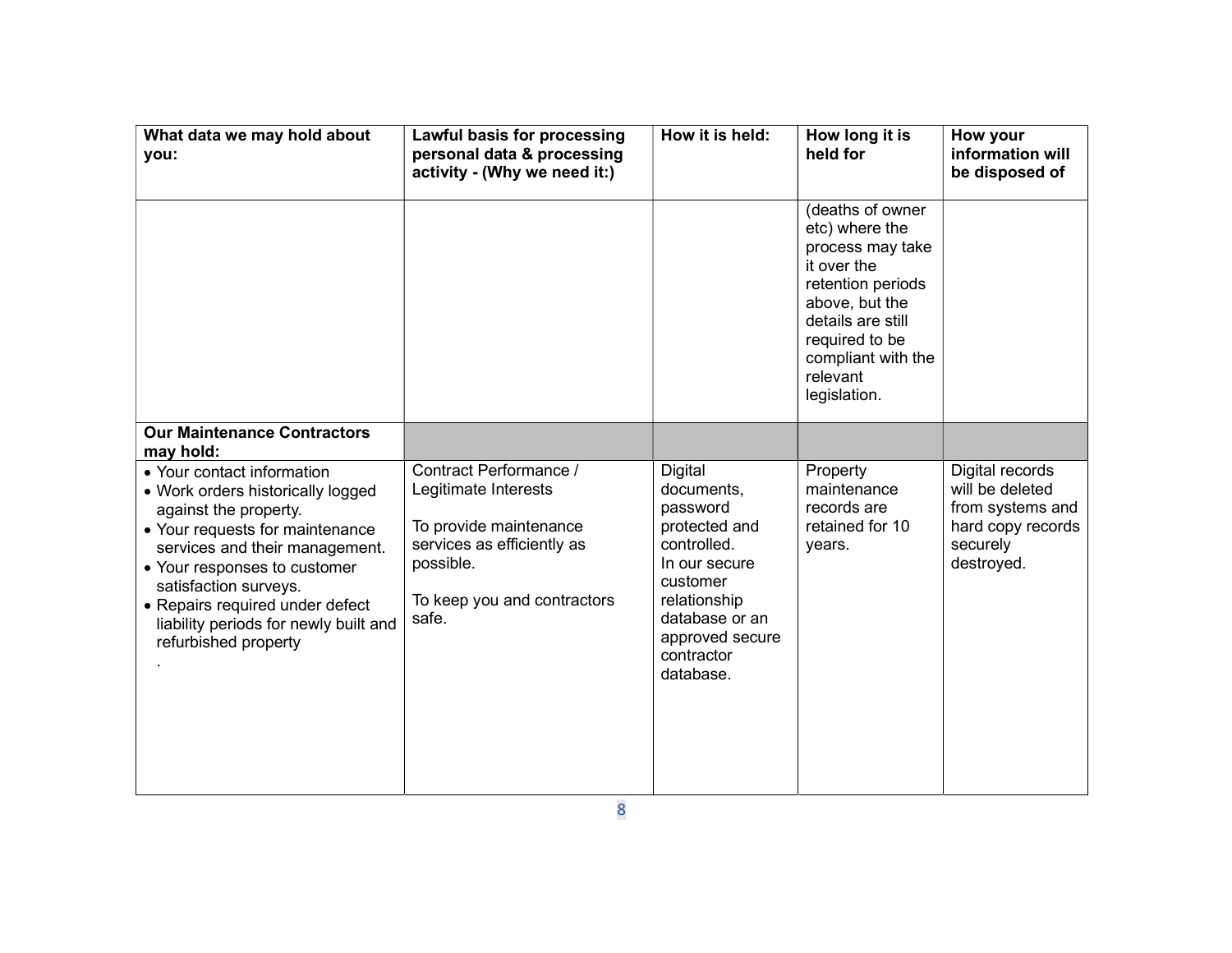| What data we may hold about<br>you:                                                                                                                                                                                                                                                                                                                                                                                                                                                                                                                                                                                                     | Lawful basis for processing<br>personal data & processing<br>activity - (Why we need it:)                                                                                                                                                                                                                                                                                                                              | How it is held:                                                                                    | How long it is<br>held for                                                                                                                                                                             | How your<br>information will<br>be disposed of                                                        |
|-----------------------------------------------------------------------------------------------------------------------------------------------------------------------------------------------------------------------------------------------------------------------------------------------------------------------------------------------------------------------------------------------------------------------------------------------------------------------------------------------------------------------------------------------------------------------------------------------------------------------------------------|------------------------------------------------------------------------------------------------------------------------------------------------------------------------------------------------------------------------------------------------------------------------------------------------------------------------------------------------------------------------------------------------------------------------|----------------------------------------------------------------------------------------------------|--------------------------------------------------------------------------------------------------------------------------------------------------------------------------------------------------------|-------------------------------------------------------------------------------------------------------|
| When applying to join Assisted<br><b>Purchase Pathway</b>                                                                                                                                                                                                                                                                                                                                                                                                                                                                                                                                                                               |                                                                                                                                                                                                                                                                                                                                                                                                                        |                                                                                                    |                                                                                                                                                                                                        |                                                                                                       |
| Your application detail which will<br>include:<br>• Name and personal details such<br>as current address, contact<br>details, date of birth and Social<br>Security number.<br>Name and personal details of<br>٠<br>spouse/civil partner/adult<br>household members<br>Gender and age of dependents<br>$\blacksquare$<br>under the age of 18 years (but<br>not names)<br>Contact information<br>Financial information -<br>п.<br>household income and savings;<br>mortgage assessments<br>Level of housing need $-$ e.g.<br>bedroom requirement and any<br>additional housing<br>requirements, including any<br>relevant medical issues. | Contract Performance / Legal<br>Obligation / Performance of a<br>Public Legitimate Interests<br><b>Public Functions</b><br>In order to process your<br>application and assess eligibility<br>To be able to means test your<br>financial circumstances and<br>advise on assisted purchase<br>options.<br>Administration of any bond<br>charge against the property.<br>Administration of the resident's<br>association. | In our customer<br>relationship<br>database.<br>In our secure<br>Document<br>Management<br>System. | Until you have no<br>relationship with<br>us specifically no<br>bond<br>arrangement in<br>place and are not<br>party to a<br>resident's<br>association where<br>Andium retains a<br>material interest. | Digital records<br>will be deleted<br>from systems and<br>hard copy records<br>securely<br>destroyed. |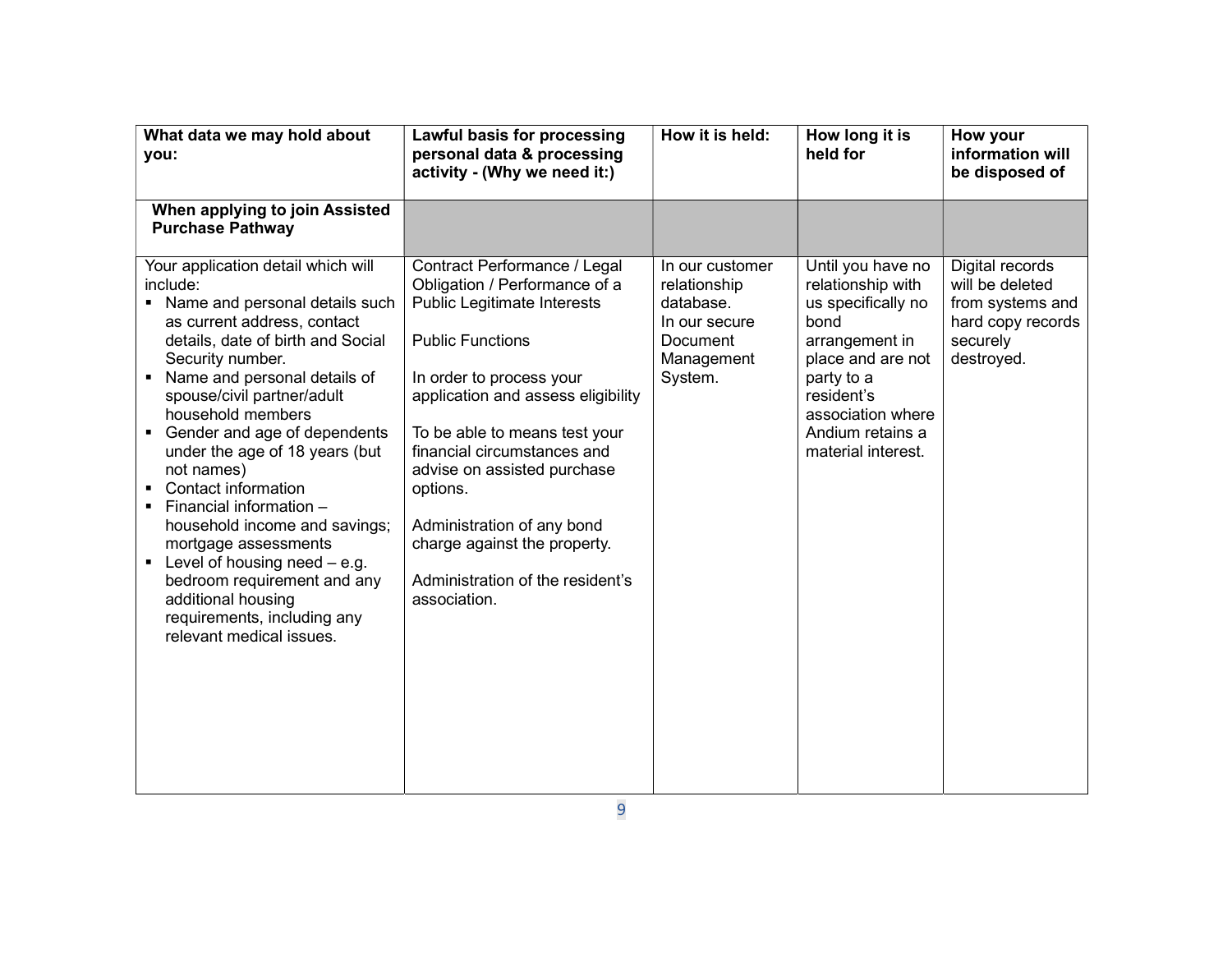| What data we may hold about<br>you:                                                                                                                                                                                                                                                                                                                                                                                                                                                                                                                                                                                                                                               | Lawful basis for processing<br>personal data & processing<br>activity - (Why we need it:)                                                                                                                                                       | How it is held:                                                                                                                                                                                                                                                                                                                                                                                                                                                   | How long it is<br>held for                                                                      | How your<br>information will<br>be disposed of                  |
|-----------------------------------------------------------------------------------------------------------------------------------------------------------------------------------------------------------------------------------------------------------------------------------------------------------------------------------------------------------------------------------------------------------------------------------------------------------------------------------------------------------------------------------------------------------------------------------------------------------------------------------------------------------------------------------|-------------------------------------------------------------------------------------------------------------------------------------------------------------------------------------------------------------------------------------------------|-------------------------------------------------------------------------------------------------------------------------------------------------------------------------------------------------------------------------------------------------------------------------------------------------------------------------------------------------------------------------------------------------------------------------------------------------------------------|-------------------------------------------------------------------------------------------------|-----------------------------------------------------------------|
| When applying to join the<br><b>Partnership Pathway waiting</b><br>list (formerly known as the<br><b>Supported Housing Group</b> )<br>Your application detail which will<br>include:                                                                                                                                                                                                                                                                                                                                                                                                                                                                                              | Contract Performance / Legal<br>Obligation / Performance of a                                                                                                                                                                                   | The basic details<br>of your                                                                                                                                                                                                                                                                                                                                                                                                                                      | Until you enter<br>into a tenancy or                                                            | Digital records<br>will be deleted                              |
| Name and personal details of<br>primary applicant such as<br>current address & DOB<br>Name and personal details of<br>the professional/agency who is<br>supporting your application<br>Name and personal details of<br>legally appointed Delegate, if<br>applicable<br>Contact information<br>Financial information -<br>household income and<br>savings;<br>Level of housing need $-$ e.g.<br>bedroom requirement<br>Name & contact details of<br>agencies/professionals which<br>are relevant to assessing your<br>housing need -e.g. care<br>provider, social worker, key<br>worker etc<br>Medical information that is<br>relevant to assessing your<br>housing need $-$ e.g., | Public Task / Legitimate<br><b>Interests</b><br>In order to process your<br>application and assess eligibility<br>To ensure you are offered an<br>appropriate home<br>Assess and share risk with other<br>agencies who may be<br>supporting you | application<br>(Name, DOB,<br>contact details,<br>size of property<br>required, agency<br>supporting your<br>application and<br>why you are<br>applying will be<br>recorded on a<br>centralised data<br>base (Affordable<br>Housing<br>Gateway) that is<br>administered by<br><b>Customer &amp; Local</b><br>Services.<br><b>Both Personal</b><br>and sensitive<br>data will be<br>stored in our<br>secure customer<br>relationship<br>database.<br>In our secure | if we have no<br>contact with you<br>or your<br>supporting<br>agency / delegate<br>for 2 years. | from systems and<br>hard copy records<br>securely<br>destroyed. |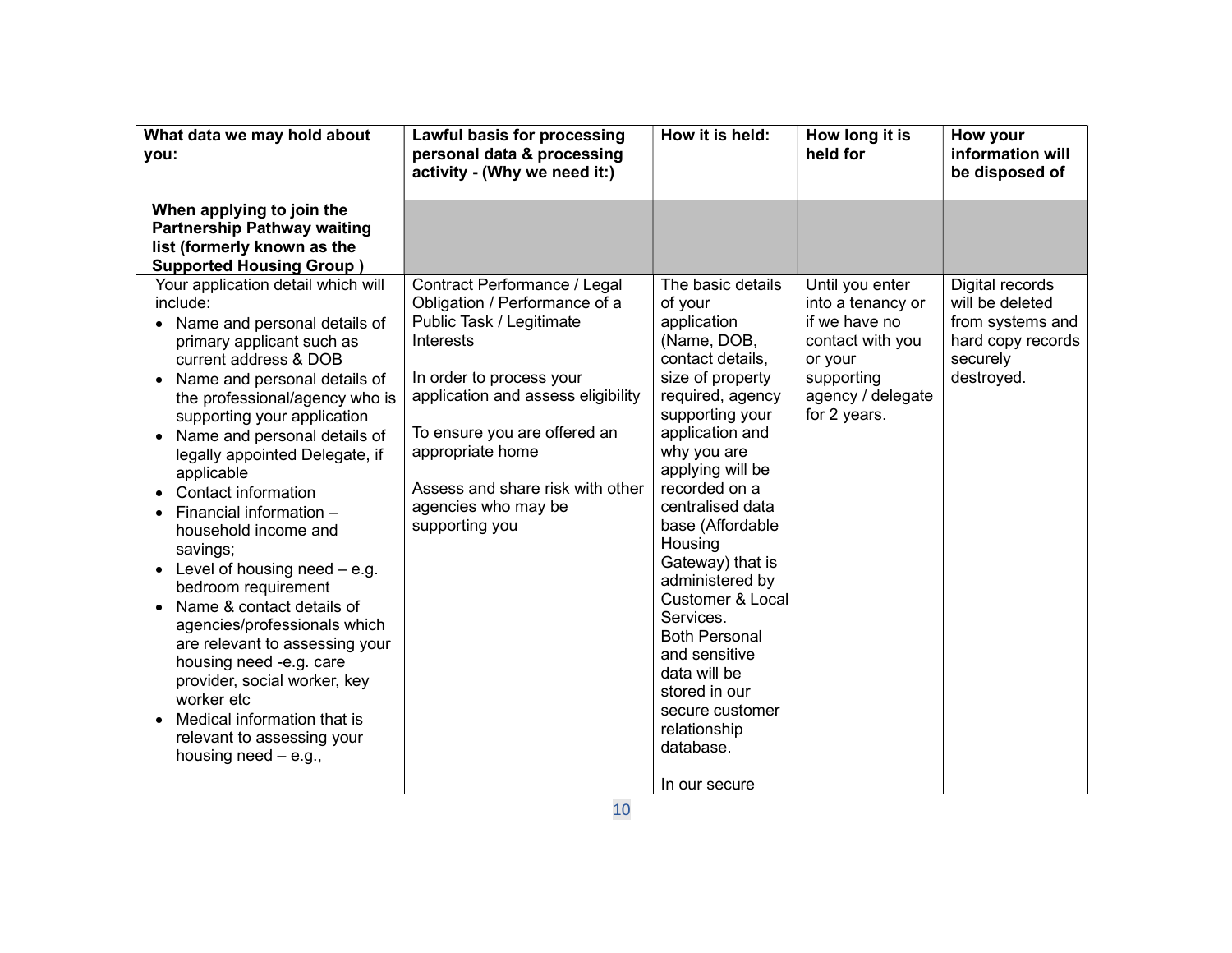| What data we may hold about<br>you:                                                                                                                                                                                                                                        | Lawful basis for processing<br>personal data & processing<br>activity - (Why we need it:)                        | How it is held:                                               | How long it is<br>held for                                                                                                                                                                                                                                           | How your<br>information will<br>be disposed of                                                        |
|----------------------------------------------------------------------------------------------------------------------------------------------------------------------------------------------------------------------------------------------------------------------------|------------------------------------------------------------------------------------------------------------------|---------------------------------------------------------------|----------------------------------------------------------------------------------------------------------------------------------------------------------------------------------------------------------------------------------------------------------------------|-------------------------------------------------------------------------------------------------------|
| Occupational Therapist<br>assessment<br>Information relating to any<br>risks associated to your<br>application, personal or social<br>$circumstances - e.g.$<br>vulnerable to exploitation, self-<br>neglect, victim of a crime or<br>perpetrator of a criminal<br>offence |                                                                                                                  | document<br>management<br>database.                           |                                                                                                                                                                                                                                                                      |                                                                                                       |
| we and our Insurers may hold:                                                                                                                                                                                                                                              |                                                                                                                  |                                                               |                                                                                                                                                                                                                                                                      |                                                                                                       |
| • Accident records including any<br>relevant medical data.                                                                                                                                                                                                                 | Legal Obligation / Legitimate<br><b>Interests</b><br>To aid investigation and to<br>administer insurance claims. | Digital<br>documents,<br>stored in<br>encrypted<br>databases. | Retained for 3<br>years from the<br>date the record is<br>created; or 3<br>years after the<br>injured parties<br>18 <sup>th</sup> birthday. In<br>the event of an<br>ongoing legal<br>issue or<br>insurance claim<br>for 3 years after<br>the claim is<br>concluded. | Digital records<br>will be deleted<br>from systems and<br>hard copy records<br>securely<br>destroyed. |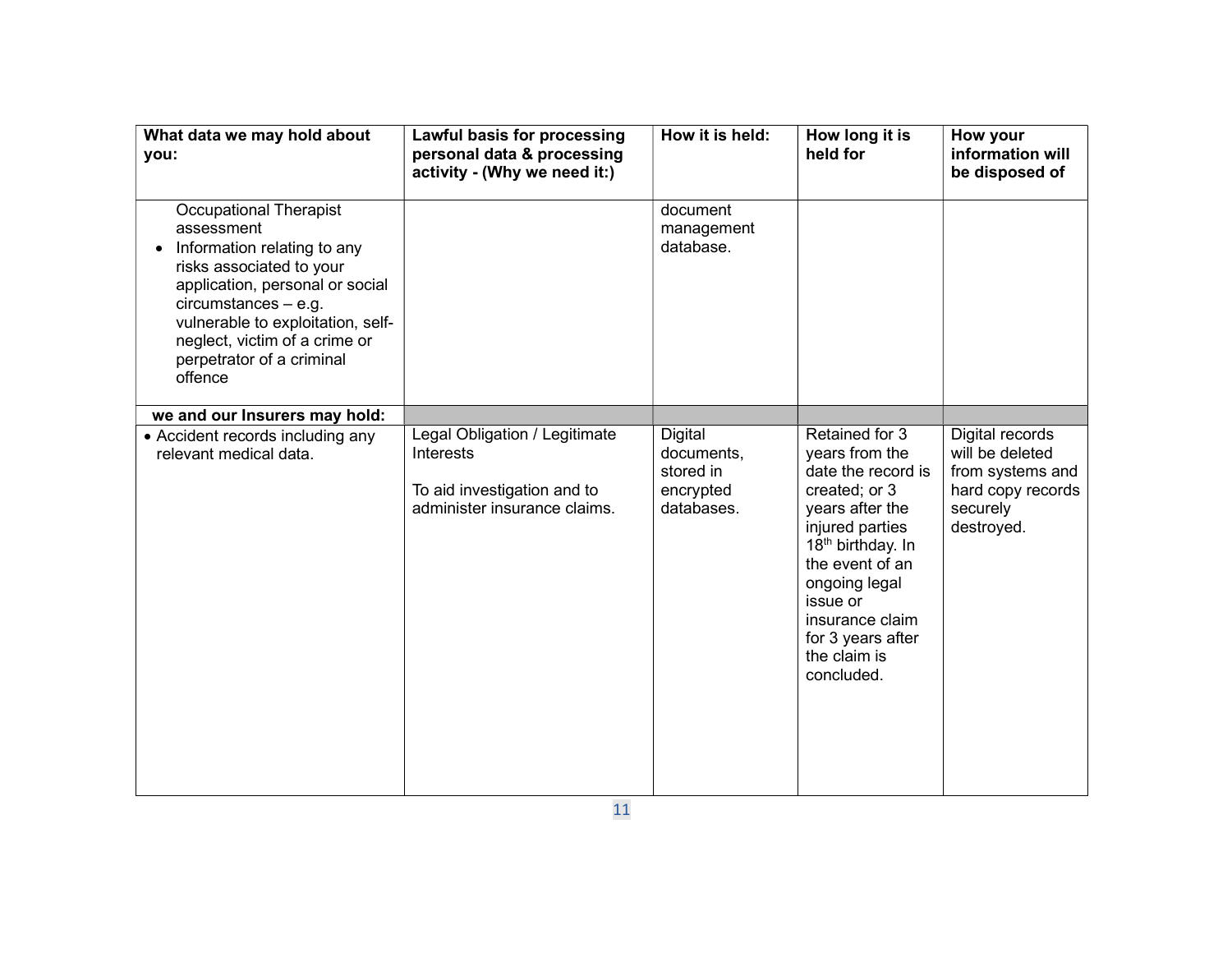| What data we may hold about<br>you:                                                                                                                                                                                 | Lawful basis for processing<br>personal data & processing<br>activity - (Why we need it:)                                                                   | How it is held:                           | How long it is<br>held for                                                                                                                                                                                                                                                                                                                                                                                      | How your<br>information will<br>be disposed of |
|---------------------------------------------------------------------------------------------------------------------------------------------------------------------------------------------------------------------|-------------------------------------------------------------------------------------------------------------------------------------------------------------|-------------------------------------------|-----------------------------------------------------------------------------------------------------------------------------------------------------------------------------------------------------------------------------------------------------------------------------------------------------------------------------------------------------------------------------------------------------------------|------------------------------------------------|
| When you visit our Don Street<br>Offices we may hold:                                                                                                                                                               |                                                                                                                                                             |                                           |                                                                                                                                                                                                                                                                                                                                                                                                                 |                                                |
| • A record of your visit on our<br><b>Client Contact Management</b><br>System<br>• Audio recordings of your visit.<br>• Closed circuit television<br>recordings of your visit.<br>• Back-ups of all the above data. | Legal Obligation / Performance<br>of a Public Function / Legitimate<br>Interest<br>To keep our clients and<br>colleagues safe and for training<br>purposes. | In our secure<br>data storage<br>systems. | Contact records<br>are retained<br>indefinitely<br>Audio recordings<br>from our phone<br>system are<br>retained for a<br>maximum of 7<br>days unless<br>required to deal<br>with a complaint<br>or for law<br>enforcement<br>purposes.<br>CCTV recordings<br>of visits to our<br>offices are<br>retained for 7<br>days unless<br>required to deal<br>with a complaint<br>or for law<br>enforcement<br>purposes. | Digital recordings<br>will be deleted          |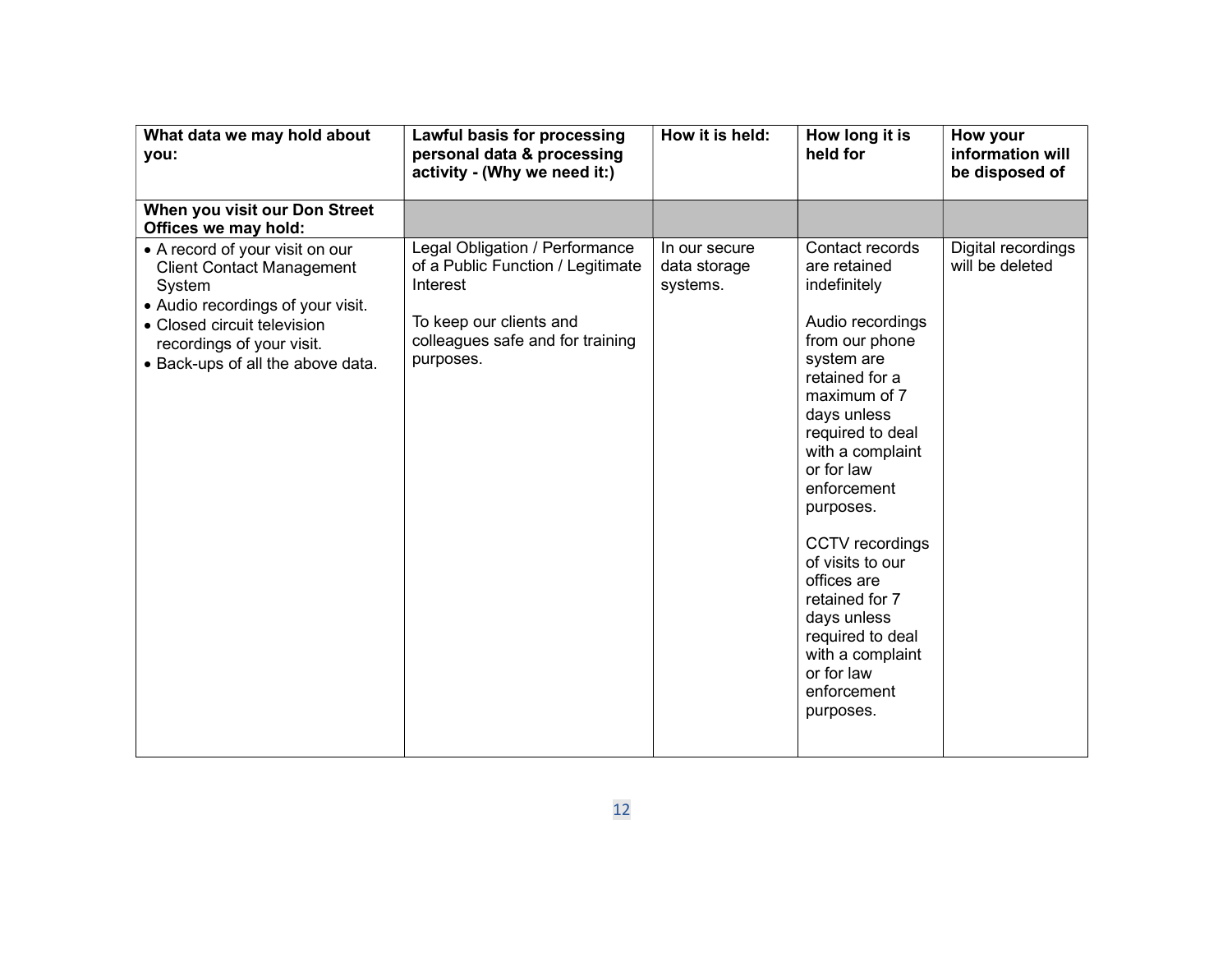| What data we may hold about<br>you:                                                                                                                                                                                                                                                                                                                                           | Lawful basis for processing<br>personal data & processing<br>activity - (Why we need it:)                                                                                                                                                                                                                                                      | How it is held:                                                                                                                                                      | How long it is<br>held for                                                                                                                                                | How your<br>information will<br>be disposed of                                                        |
|-------------------------------------------------------------------------------------------------------------------------------------------------------------------------------------------------------------------------------------------------------------------------------------------------------------------------------------------------------------------------------|------------------------------------------------------------------------------------------------------------------------------------------------------------------------------------------------------------------------------------------------------------------------------------------------------------------------------------------------|----------------------------------------------------------------------------------------------------------------------------------------------------------------------|---------------------------------------------------------------------------------------------------------------------------------------------------------------------------|-------------------------------------------------------------------------------------------------------|
| When we meet you with at your<br>home or at any place outside<br>our offices:                                                                                                                                                                                                                                                                                                 |                                                                                                                                                                                                                                                                                                                                                |                                                                                                                                                                      |                                                                                                                                                                           |                                                                                                       |
| • A record of your visit on our<br><b>Client Contact Management</b><br>System<br>• Back-ups of all that data.<br>• Audio recordings of our<br>interaction with you at any point<br>where colleagues consider it<br>necessary to maintain their or<br>your Health & Safety.<br>• Records of visits through our lone<br>worker procedures and lone<br>worker monitoring systems | Contract Performance / Legal<br>Obligation / Legitimate Interests<br>To meet our legal obligations<br>under the Health & Safety<br>(Jersey) Law<br>To keep our clients and<br>colleagues safe and for training<br>purposes.<br>To support any client complaints<br>or legal action by the company<br>under its acceptable behaviour<br>policy. | In our customer<br>relationship<br>database<br>In our secure<br>document<br>management<br>database.<br>Audio records<br>held by our<br>partner 'Reliance<br>Protect' | <b>CRM</b> records<br>retained<br>indefinitely<br>Audio and CCTV<br>recordings held<br>for 7 days as a<br>routine, unless<br>subject to<br>complaint or<br>investigation. | Digital records<br>will be deleted<br>from systems and<br>hard copy records<br>securely<br>destroyed. |
| When we speak to you on the<br>phone:                                                                                                                                                                                                                                                                                                                                         |                                                                                                                                                                                                                                                                                                                                                |                                                                                                                                                                      |                                                                                                                                                                           |                                                                                                       |
| • A record of your call on our Client<br><b>Contact Management System</b><br>• Audio recordings of our<br>conversation                                                                                                                                                                                                                                                        | Contract Performance / Legal<br>Obligation / Legitimate Interests<br>To keep our clients and<br>colleagues safe and for training<br>purposes.                                                                                                                                                                                                  | In our secure<br>data storage<br>systems.                                                                                                                            | <b>CRM</b> records<br>retained<br>indefinitely<br>Audio recordings<br>on our telephone<br>system are<br>retained for a<br>maximum of 7<br>days unless<br>required to deal | Digital records<br>will be deleted<br>from systems and<br>hard copy records<br>securely<br>destroyed. |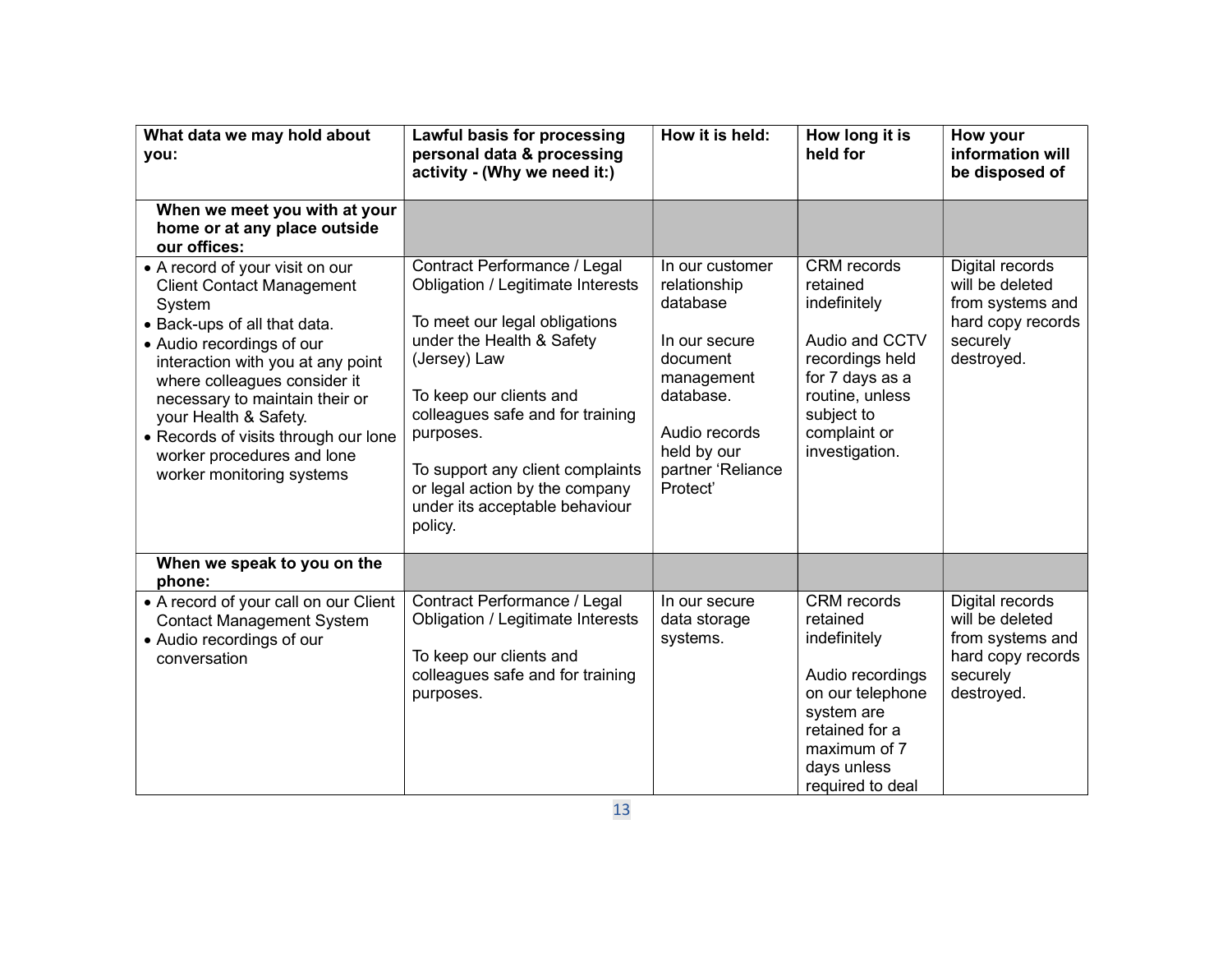| What data we may hold about<br>you:                                                                                       | Lawful basis for processing<br>personal data & processing<br>activity - (Why we need it:)                   | How it is held:                                                                                     | How long it is<br>held for                                                                                                             | How your<br>information will<br>be disposed of                                                        |
|---------------------------------------------------------------------------------------------------------------------------|-------------------------------------------------------------------------------------------------------------|-----------------------------------------------------------------------------------------------------|----------------------------------------------------------------------------------------------------------------------------------------|-------------------------------------------------------------------------------------------------------|
|                                                                                                                           |                                                                                                             |                                                                                                     | with a complaint<br>or for law<br>enforcement<br>purposes.                                                                             |                                                                                                       |
| When you visit our land, sites<br>or buildings                                                                            |                                                                                                             |                                                                                                     |                                                                                                                                        |                                                                                                       |
| • Closed circuit television<br>recordings of your visit                                                                   | Legitimate Interests<br>For the prevention of crime                                                         | On approved<br>secure recording<br>devices                                                          | CCTV recordings<br>are retained for 7<br>days unless<br>required to deal<br>with a complaint<br>or for law<br>enforcement<br>purposes. | Automatically<br>deleted after 7<br>days as systems<br>overwrite                                      |
| When you make a Freedom of<br><b>Information Request</b>                                                                  |                                                                                                             |                                                                                                     |                                                                                                                                        |                                                                                                       |
| • Your contact information,<br>including postal address, email<br>and telephone numbers<br>• Your means of identification | To comply with the Freedom of<br><b>Information Law</b><br>To comply with the Data<br><b>Protection Law</b> | In our customer<br>relationship<br>database<br>In our secure<br>document<br>management<br>database. | 5 years                                                                                                                                | Digital records<br>will be deleted<br>from systems and<br>hard copy records<br>securely<br>destroyed. |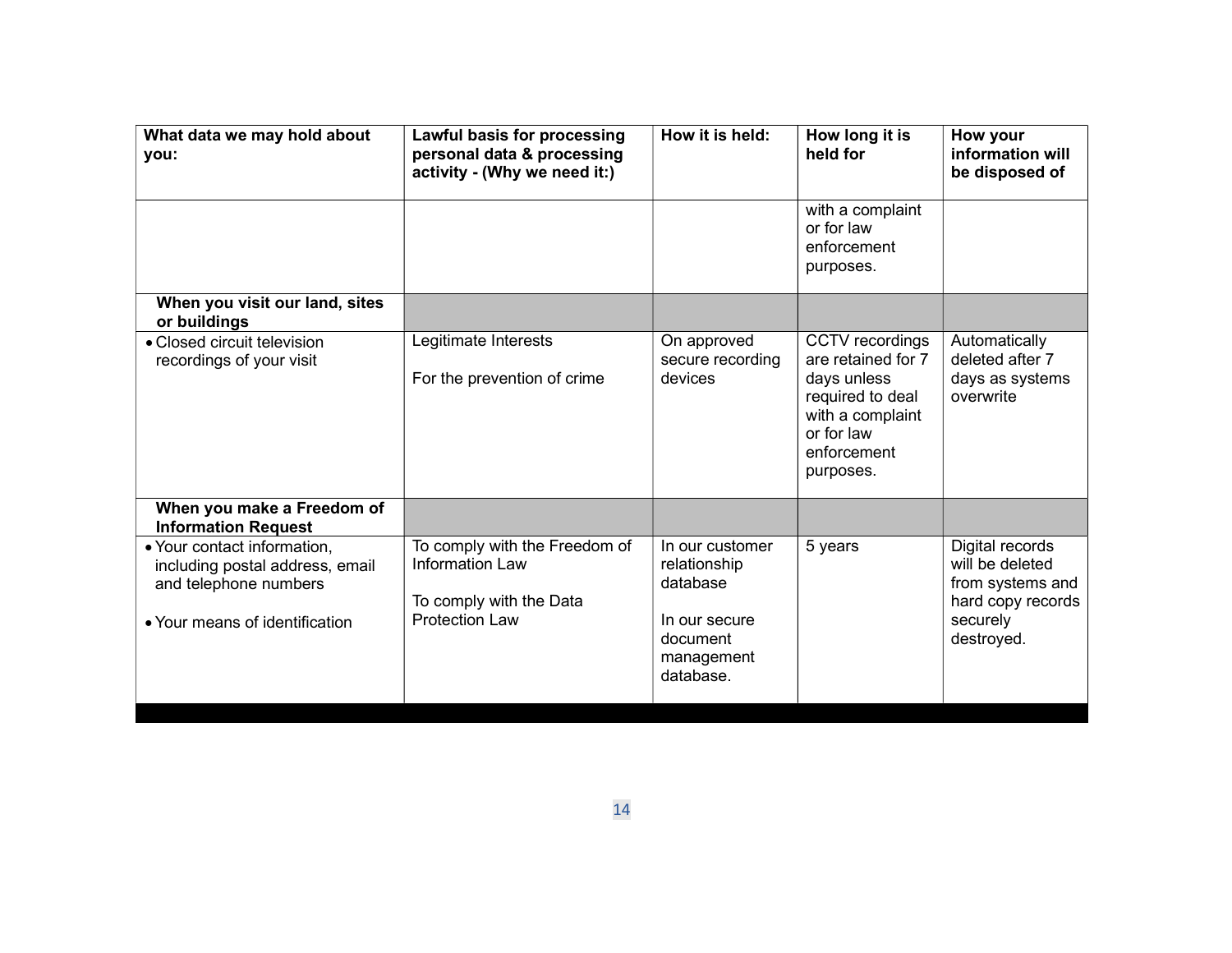Andium Homes may hold Special Category (sensitive) Personal Data on persons residing in our properties, including health or medical information, or about actual or potential criminal or enforcement activity, where this is shared with us by other safe-guarding and enforcement public bodies or as part of our duties as a Scheduled Public Authority under the Law.

Andium Homes may also retain certain personal data or Special Category Personal Data in order to fulfil our responsibilities under the Residential Tenancy (Jersey) Law 2011, and for the performance of any Tenancy Agreement or contract we have with you.

# We collect personal information from you in the following ways: -

- During any contact we have with you;
- When you participate in our Choice Based Lettings Service;
- When starting or renewing a Tenancy;
- When you apply to join the Assisted Purchase Pathway;
- When you apply to join the Partnership Pathway
- When you make any request of us or anyone acting for us;
- When you access our repairs service;
- When you access any discretionary service that we provide;
- On the telephone;
- Via our website;
- Via email:
- Via social media:
- Via text message or text-based messaging services;
- In writing:
- On the telephone, via email, in writing or in person when you have contact with anyone acting on our behalf;
- Via our Andium@Home Application, Client Web Portal and website generally;
- Via Third Party Agencies that may be providing support to tenants;

We store your personal information in the following ways:

# Hard copy:

In our secure filing room

• Signed Tenancy Agreements & Condition Reports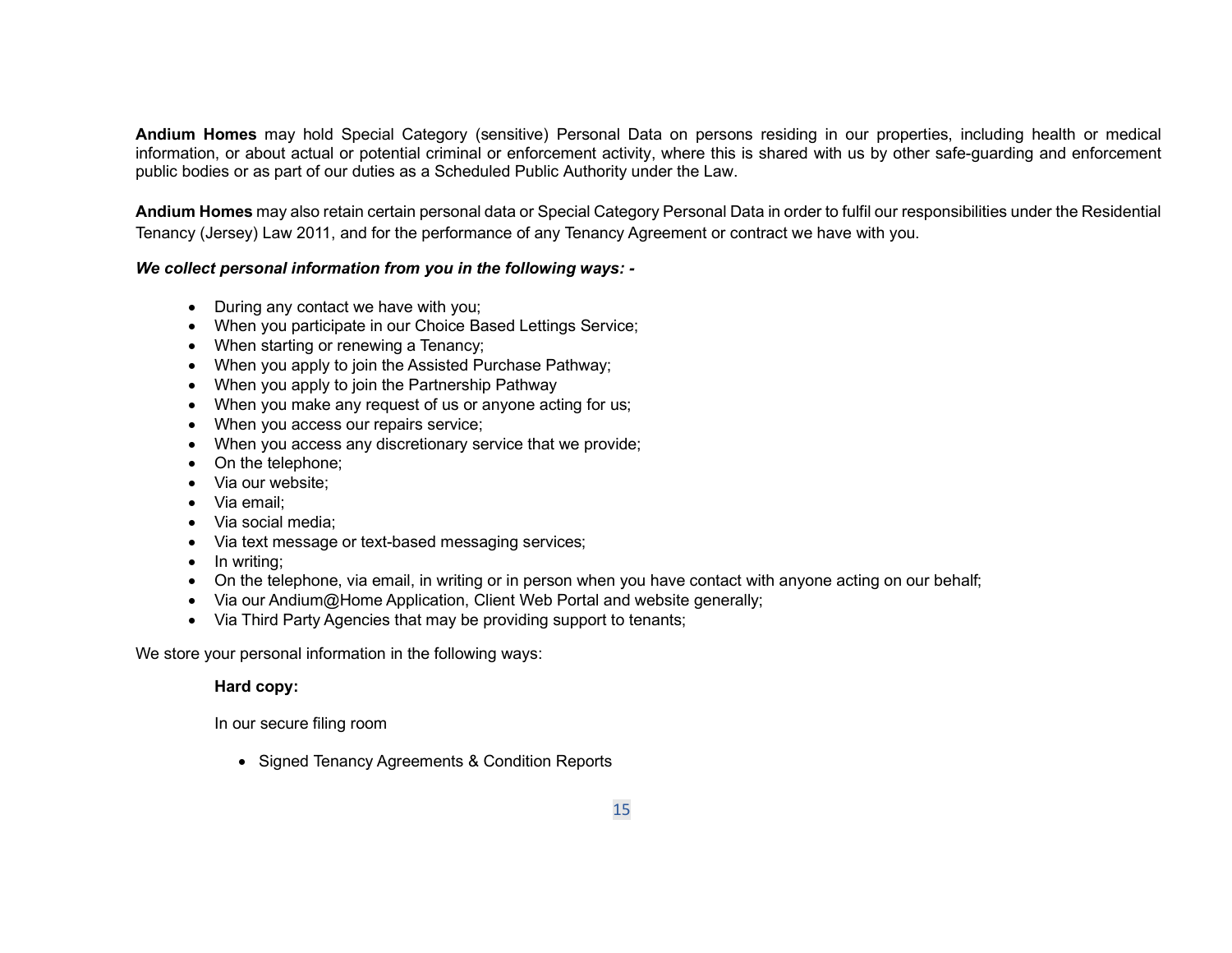# Digital versions:

In our Housing and Financial Management & Contact Management Systems

- Contact information and contact records;
- Client contact enquiries, actions, outcomes and records;
- General tenancy related correspondence;
- Third party authority records;
- Banking information and direct debit instructions;
- Maintenance service requests;
- Allocation requests including expressions of interests on our Choice Based Lettings system;
- Rental and Purchase Application related correspondence
- Rent Accounting details including arrears and debt recovery activity
- Purchase and Invoicing records
- Management Reports
- Complaints

### In our Document Management Systems:

- Application forms
- Partnership Pathway application form and documentation
- Tenancy Agreements
- Condition Reports
- General Correspondence
- Service request forms
- Gateway applications
- Credit check data
- Feedback forms
- Rent Accounting details and payment arrangements
- Management Reports
- Records of any special category data matters such as safe-guarding or enforcement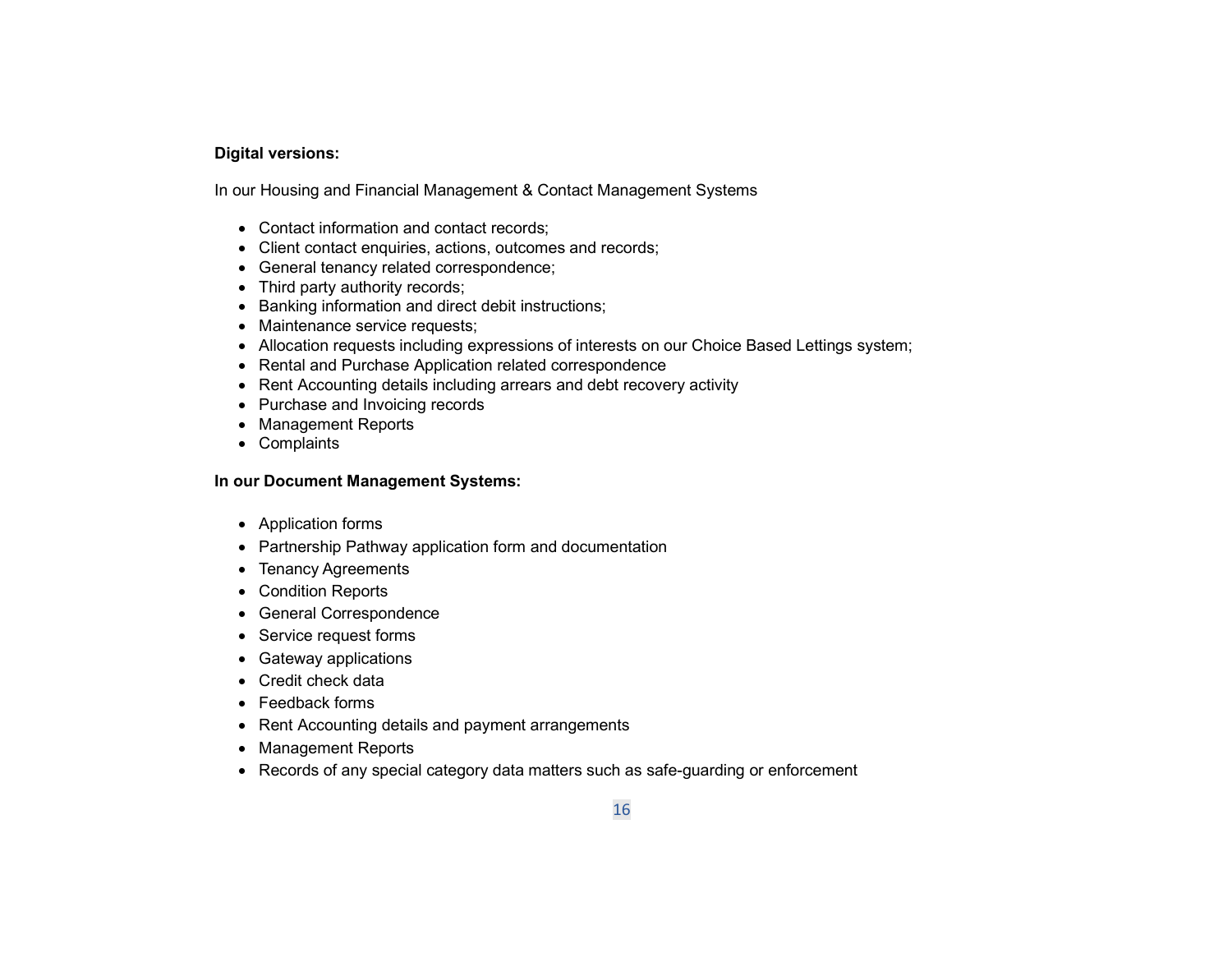# In our CCTV systems:

• Closed Circuit Television Recordings

# In our Telephony System

• Audio Recordings of telephone calls made to us and made by us

# How We Use Your Personal Data (Legal Basis for Processing)

Andium Homes takes your privacy very seriously and will only share or disclose your data where required by Law. We only retain your data for as long as is necessary and for the purposes specified in this privacy notice.

# Safeguarding Measures

Andium Homes takes your privacy seriously and we take every reasonable measure and precaution to protect and secure your personal data. We work hard to protect you and your information from unauthorised access, alteration, disclosure or destruction and have several layers of security measures in place. We have accreditation to the Cyber Essentials™ information security standard.

In our role as an 'Administration of the States' under the Children's (Jersey) Law 2002 and through our membership of the Safeguarding Partnership Board and participation in various multi-agency safeguarding forums, such as Multi Agency Public Protection Arrangements and Multi Agency Risk Assessment Conferences, we may be required to share information with other agencies, for instance at Child Protection Conferences or when required to participate in Serious Case Reviews..

Andium Homes shares data where required to do so with the following safeguarding and legal agencies:

- The Safeguarding Partnership Board
- The Jersey Multi-Agency Risk Assessment Conference
- The Multi Agency Safeguarding Hub
- The Jersey Multi-Agency Public Protection Arrangements
- The States of Jersey Police
- The Jersey Viscounts Department
- The Jersey Customs and Immigration Service
- Environmental Health Section of the Government of Jersey, Growth, Housing and Environment Department
- The Department for Children, Young People, Education & Skills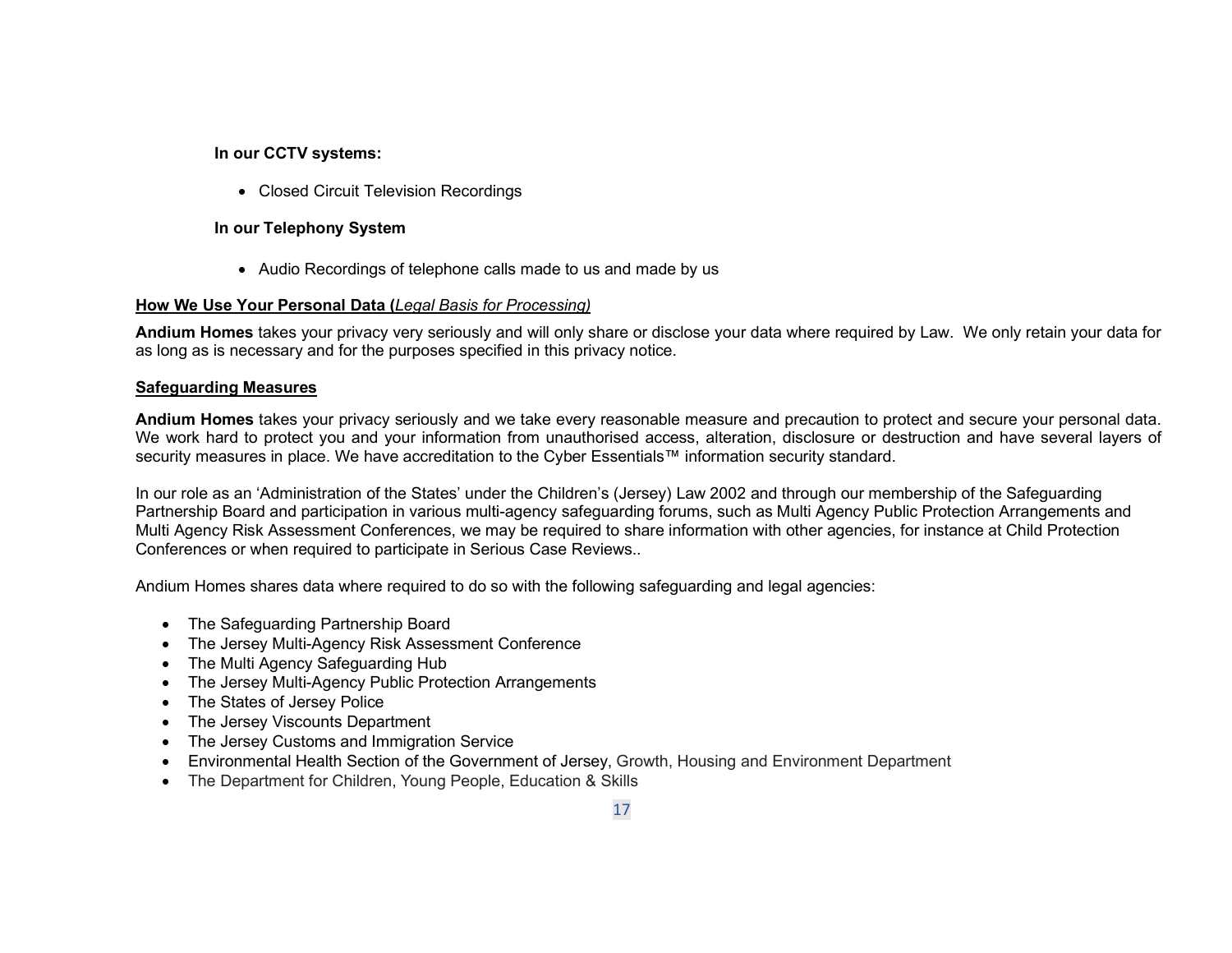- Department for Health and Community Services
- Department for Strategic Policy, Planning and Performance
- The Honorary Police Services in each of the 12 Parishes

Andium Homes receives data from the following agencies to meet our obligations to receive Income Support payments or allocate homes in accordance with the requirements of the Affordable Housing Gateway:

- The Department for Customer and Local Services (Social Security).
- The Department for Strategic Policy, Planning and Performance (Affordable Housing Gateway).

#### Surveys and Feedback

Occasionally, Andium Homes will contact clients and potential customers with surveys or feedback request relating to the service we currently provide or may wish to provide. If you consent to us using your contact details for these purposes, you have the right to modify or withdraw your consent at any time by using the opt-out/subscribe options or by contacting Andium Homes directly.

### Consent

Andium Homes takes your privacy seriously and other than as required by Law, under the terms of a Tenancy Agreement, or otherwise in the Public Interest or on the basis of Legitimate Purpose, will only process your personal data with your consent. The legal basis we rely upon for processing each type of data is stated in this Privacy Policy and detailed in the table below.

Certain non-contractual services require that we process your personal data. If you are unwilling to provide that data or to give consent for us to process it, then regrettably it may be that we are unable to provide certain services to you.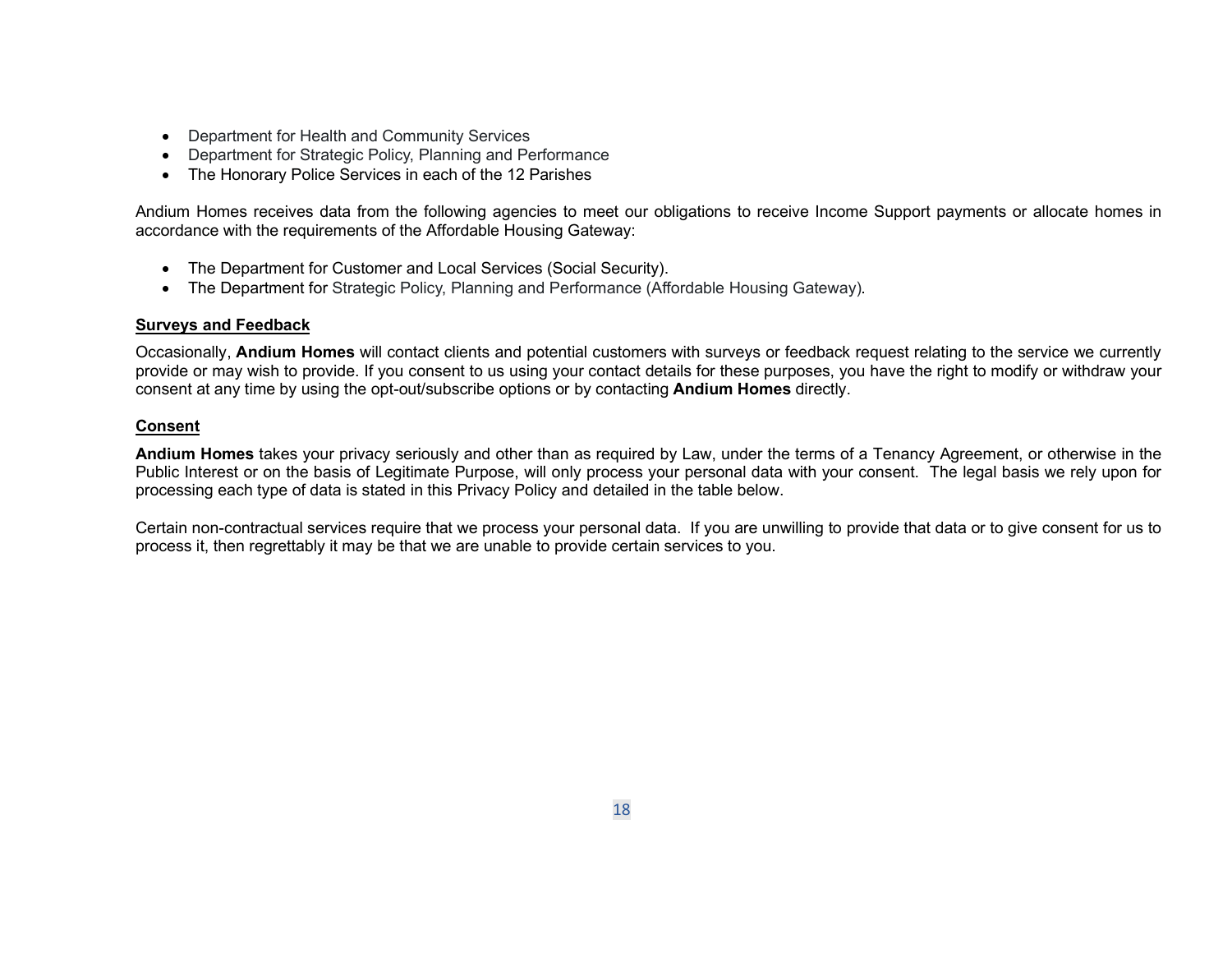#### Making a Complaint

Andium Homes only processes your personal information in compliance with this Privacy Notice and in accordance with the relevant Data Protection laws. If, however you wish to raise a complaint regarding the processing of your personal data or are unsatisfied with how we have handled your information, you have the right to make a complaint to us or to the Jersey Office of the Information Commissioner.

#### Andium Homes Limited

The Data Protection Officer 33-35 Don Street St Helier Jersey JE2 4TQ. Telephone: 01534 500700 Email: dpo@andiumhomes.je Website: www.andiumhomes.je

#### Jersey Office of the Information Commissioner

2nd Floor 5 Castle Street St. Helier Jersey JE2 3BT Telephone: 01534 716530 Email enquiries@oicjersey.org Website: https://oicjersey.org/online-enquiry/#/complain/form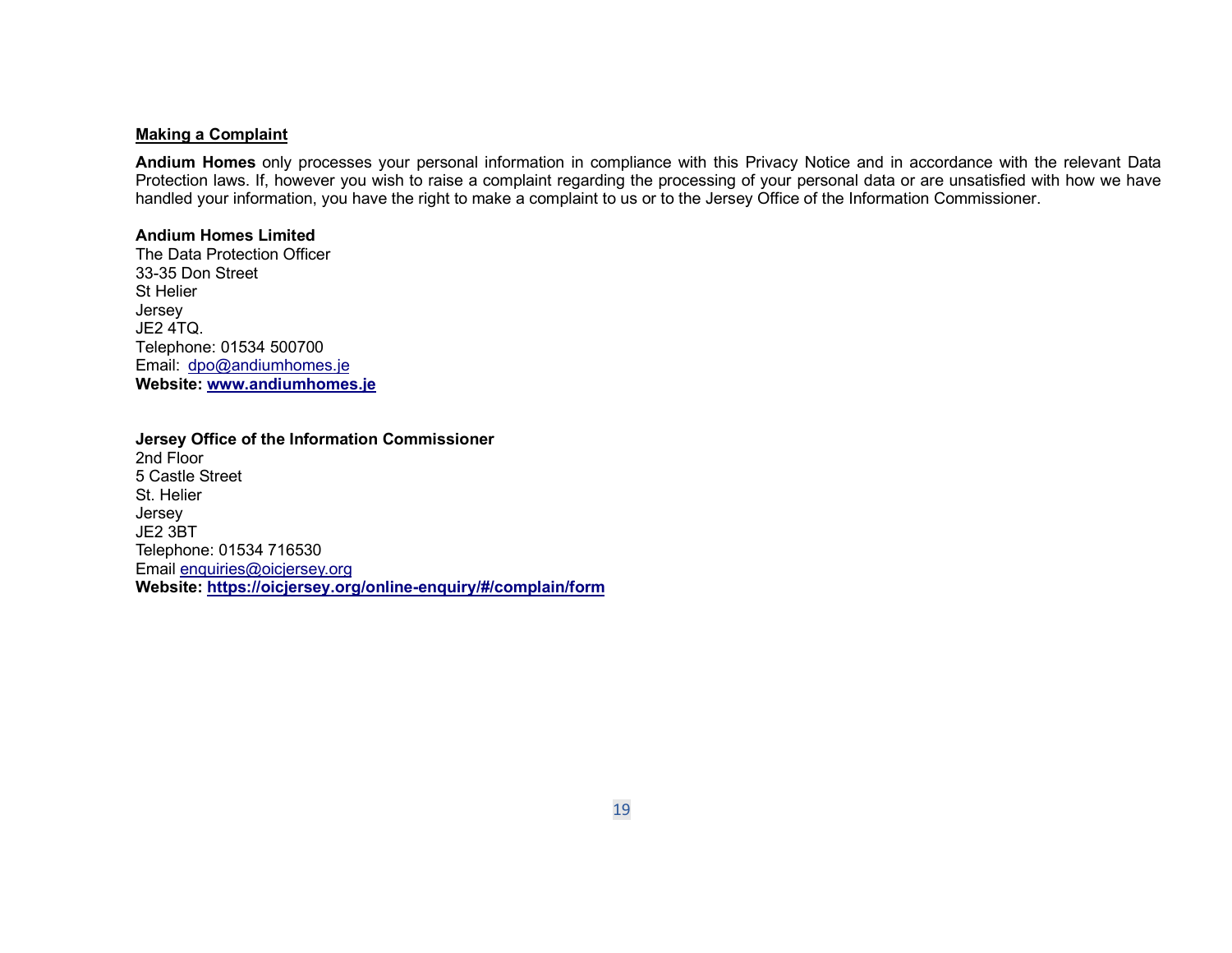# Sharing and Disclosing Your Personal Information

We do not share or disclosure any of your personal information without your consent, other than for the purposes specified in this notice or where there is a legal requirement. Andium Homes uses the following third-party/third parties to provide the below services and business functions, however all processors acting on our behalf only process your data in accordance with instructions from us and comply fully with this privacy notice, the data protection laws and any other appropriate confidentiality and security measures.

| <b>Company Name</b>                              | <b>Processing Role for</b><br><b>Andium Homes</b>                                                                                                      | <b>Personal Data</b><br><b>Processed</b>                                                                                | Legal basis for<br>processing            | <b>Privacy Notice or Data</b><br><b>Protection Contact</b> |
|--------------------------------------------------|--------------------------------------------------------------------------------------------------------------------------------------------------------|-------------------------------------------------------------------------------------------------------------------------|------------------------------------------|------------------------------------------------------------|
| Aareon UK Ltd                                    | Housing Management and Finance<br><b>System Service Level Agreement</b>                                                                                | Remote access to client<br>data                                                                                         | Legitimate Interests                     | www.aareon.co.uk                                           |
| <b>AFM</b>                                       | Response Repair Contract<br><b>Mechanical and Electrical</b><br>Legionella testing and inspections<br><b>Plant Maintenance contract</b><br><b>CCTV</b> | <b>Client Contact Details</b><br>and Addresses                                                                          | Legitimate Interests                     | www.amalgamatedfm.com                                      |
| Alex McAulay<br>Decorators Limited               | <b>Decoration Service Level</b><br>Agreement                                                                                                           | <b>Client Contact Details</b><br>and Addresses                                                                          | Legitimate Interests                     | www.alexmcauleypainters.com                                |
| Apogee                                           | <b>Managed Print Service Level</b><br>Agreement                                                                                                        | Printing of personal<br>information                                                                                     | Legitimate Interests                     | www.apogeecorp.com                                         |
| <b>Baker Tilly Channel</b><br><b>Islands Ltd</b> | Engagement of auditors                                                                                                                                 | Client and supplier<br>contact details and<br>addresses                                                                 | Legitimate Interests                     | www.bakertillyci.co.je                                     |
| <b>BCR Law</b>                                   | Engagement of lawyers                                                                                                                                  | <b>Client Contact Details</b><br>and Addresses                                                                          | Legitimate Interests<br>Legal obligation | www.bcrlawjersey.com                                       |
| <b>Bedell Cristin</b>                            | Engagement of lawyers                                                                                                                                  | <b>Property Purchasers</b><br><b>Contact Details and</b><br>Addresses<br><b>Client Contact Details</b><br>and Addresses | Legal obligation                         | www.bedellcristin.com                                      |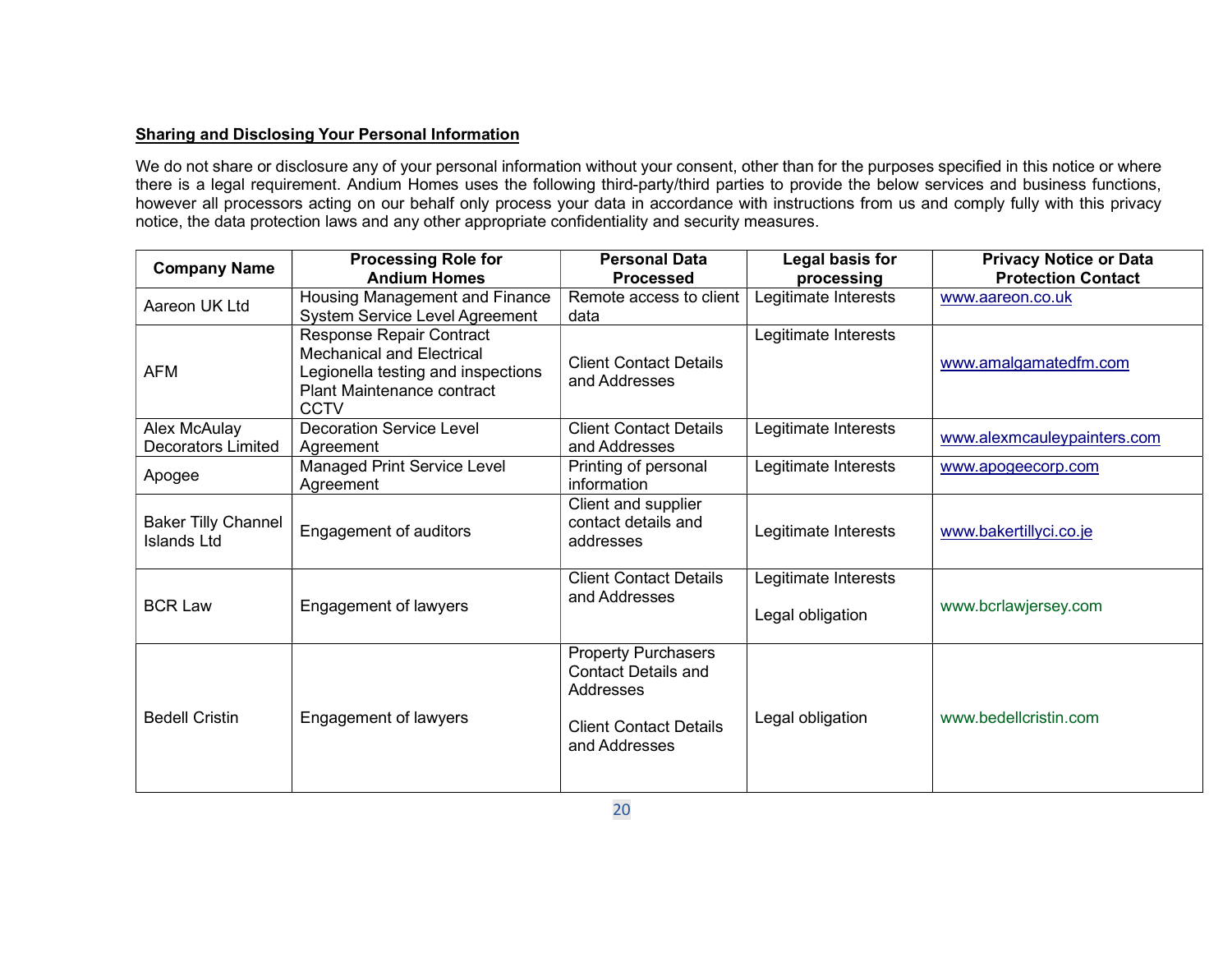| C5 Alliance                              | <b>Managed Support Information</b><br><b>Technology Service Level</b><br>Agreement | and supplier personal<br>information                                                | Legitimate Interests                                  | www.c5alliance.com         |
|------------------------------------------|------------------------------------------------------------------------------------|-------------------------------------------------------------------------------------|-------------------------------------------------------|----------------------------|
|                                          | Kitchen and Bathroom Installation<br>Package A                                     | <b>Client Contact Details</b><br>and Addresses                                      | <b>Contractual Obligation</b>                         |                            |
|                                          |                                                                                    |                                                                                     | Legitimate Interests                                  |                            |
| <b>Calton Limited</b>                    | All Trades Response repairs                                                        | <b>Client Contact Details</b><br>and Addresses                                      | <b>Contractual Obligation</b><br>Legitimate Interests | 01534 525252               |
|                                          | Voids Contract Package A                                                           | <b>Client Contact Details</b><br>and Addresses                                      | Legitimate Interests                                  |                            |
|                                          | <b>Decoration Service Level</b><br>Agreement                                       | <b>Client Contact Details</b><br>and Addresses                                      | Legitimate Interests                                  |                            |
| <b>Cameron's Limited</b>                 | Recently completed developments<br>under defects warranty.                         | <b>Client Contact Details</b><br>and Addresses                                      | Legitimate Interests                                  | www.camerons.je            |
| Carpets for you                          | Carpet supplier                                                                    | <b>Client Contact Details</b><br>and Addresses                                      | Legitimate Interests<br><b>Contractual Obligation</b> | www.carpetsforyoultd.co.uk |
| <b>Cashback Limited</b>                  | Debt Recovery Agent                                                                | <b>Client Contact Details</b><br>and Addresses and<br>nature of debt and<br>balance | Legitimate Interests                                  |                            |
| Castleton<br>Technology                  | <b>Electronic Document Management</b><br>(Documotive)                              | Remote access to client<br>data                                                     | Legitimate Interests                                  | www.casteltonplc.com       |
| Community<br>Savings Bank                | Acting as tenants bank service                                                     | Rent account details,<br>rent account number,<br>amount of rent                     | Legitimate interests<br>Contractual obligation        |                            |
| <b>Collas Crill</b>                      | <b>Engagement of lawyers</b>                                                       | <b>Client Contact Details</b><br>and Addresses                                      | Legitimate Interests                                  | www.collascrill.com        |
| <b>Computer Protec</b><br>Systems        | <b>Closed Circuit Television Don</b><br><b>Street</b>                              | <b>CCTV Footage</b>                                                                 | Legitimate Interests                                  | www.computerprotec.co.je   |
| <b>Complete Facilities</b><br><b>LTD</b> | <b>Cleaning Contract &amp; Grounds</b><br>maintenance                              | <b>Client Contact Details</b><br>and Addresses                                      | Legitimate Interests                                  | www.completefacilities.com |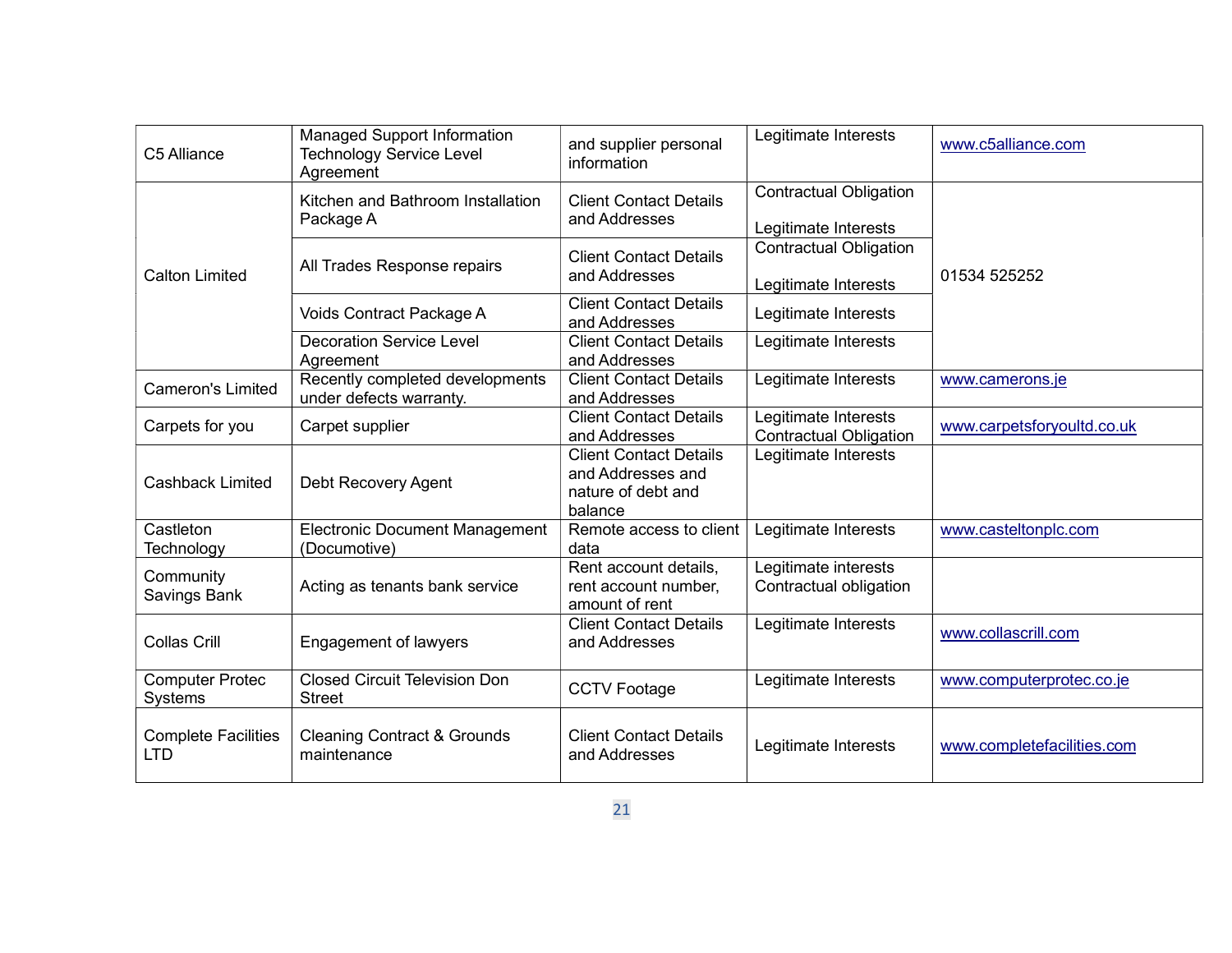| Dandara<br>Jersey<br>Limited and related<br>Purpose<br>Special<br>Vehicle<br>Companies. | Recently completed developments<br>under defects warranty. | Client Contact Details<br>and Addresses                            | <b>Contractual Obligation</b>                         | Jersey » Dandara                        |
|-----------------------------------------------------------------------------------------|------------------------------------------------------------|--------------------------------------------------------------------|-------------------------------------------------------|-----------------------------------------|
| Drain IT Ltd                                                                            | Drainage contract                                          | Client Contact Details<br>and Addresses                            | Legitimate Interests                                  | www.drainit.je                          |
| G4S<br>Secure<br><b>Solutions Limited</b>                                               | <b>Parking Management Contract</b>                         | Processing<br>of<br>permit<br>applications                         | Legitimate Interests<br>Consent                       | www.gfs.uk.com/en/who-we-<br>are/jersey |
| G R Langois Ltd                                                                         | Recently completed developments<br>under defects warranty. | <b>Client Contact Details</b><br>and Addresses                     | <b>Contractual Obligation</b>                         | www.Grlanglois.co.uk                    |
| <b>Grant Thornton</b><br>Limited                                                        | Internal auditors                                          | Client, colleague and<br>supplier contact details<br>and addresses | Legitimate Interests                                  | https://www.grantthorntonci.com/        |
| Hacquoil and Cook<br>Limited                                                            | Recently completed developments<br>under defects warranty. | <b>Client Contact Details</b><br>and Addresses                     | <b>Contractual Obligation</b>                         | www.hacquoilandcook.com                 |
| <b>Huelin Homes</b>                                                                     | <b>Valuation Services</b>                                  | <b>Client Contact Details</b><br>and Addresses                     | Legitimate Interests                                  | https://www.huelinhomes.com/            |
| JD and BMC                                                                              | <b>Decoration Service Level</b><br>Agreement               | <b>Client Contact Details</b><br>and Addresses                     | Legitimate Interests                                  | 07797 783746                            |
| Jersey Electricity<br>Company                                                           | <b>Electrical works</b>                                    | <b>Client Contact Details</b><br>and Addresses                     | Legitimate Interests                                  | www.jec.co.uk                           |
| Jersey Gas                                                                              | Heating Maintenance (Wet)                                  | <b>Client Contact Details</b><br>and Addresses                     | Legitimate Interests                                  | www.jsygas.com                          |
| Jersey Post                                                                             | Large scale mail shots                                     | <b>Client Names and</b><br>Addresses                               | Legitimate Interests                                  | www.jerseypost.com                      |
| Jersey Telecom                                                                          | Mitel Telephony                                            | Voice data                                                         | Legitimate Interests<br><b>Contractual Obligation</b> | www.jtglobal.com                        |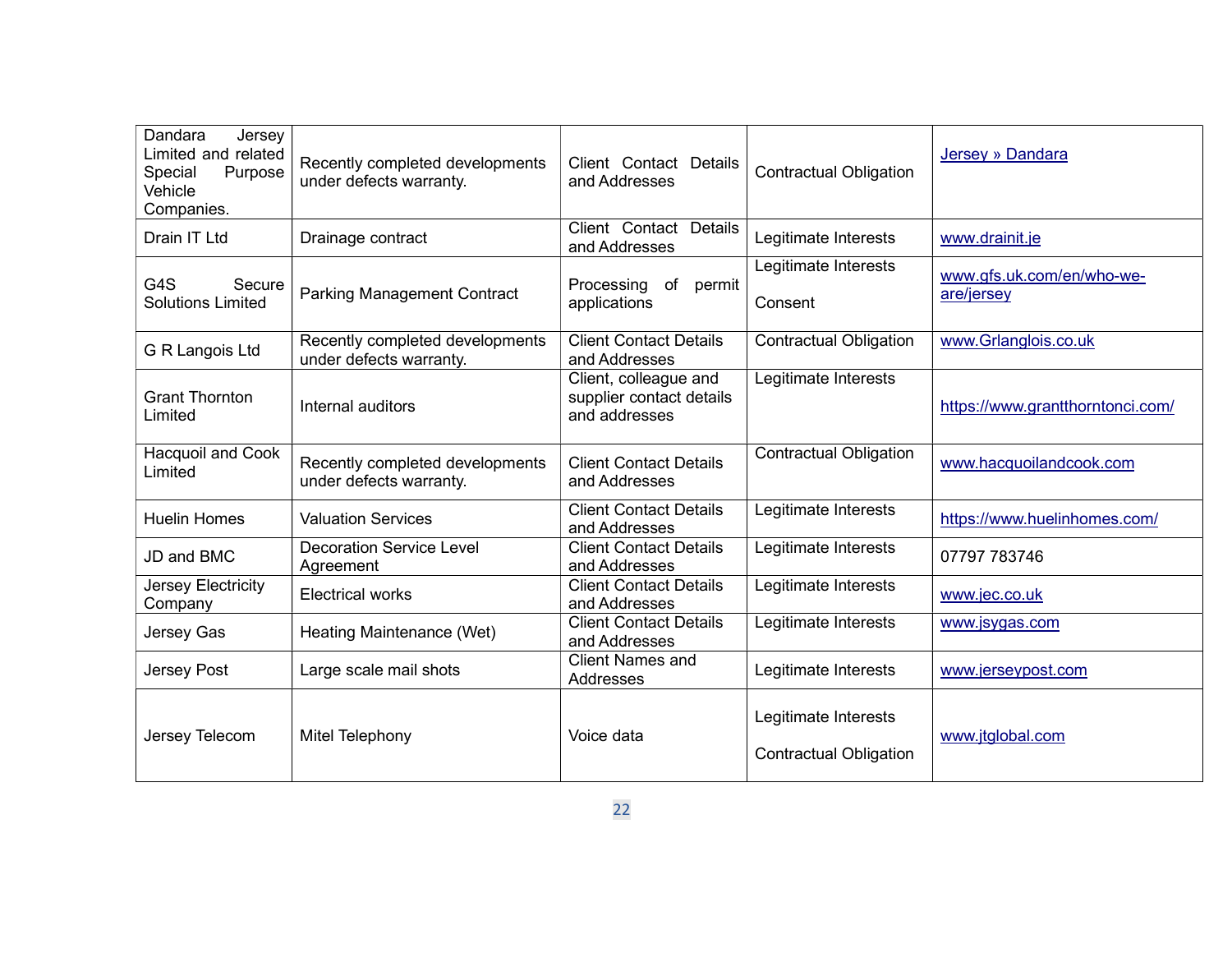|                                | Kitchen and Bathroom Installation<br>Package B             | <b>Client Contact Details</b><br>and Addresses                                      | Legitimate Interests            |                                         |
|--------------------------------|------------------------------------------------------------|-------------------------------------------------------------------------------------|---------------------------------|-----------------------------------------|
| <b>JMEC</b>                    | Voids Contract Package B                                   | <b>Client Contact Details</b><br>and Addresses                                      | Legitimate Interests            | www.jmecltd.com                         |
|                                | <b>Decoration Service Level</b><br>Agreement               | <b>Client Contact Details</b><br>and Addresses                                      | Legitimate Interests            |                                         |
| Morley's Removals<br>Limited   | Removals company appointed by<br>Andium to support tenants | <b>Client Contact Details</b><br>and Addresses                                      | Legitimate Interests<br>Consent |                                         |
| M-Science                      | <b>SMS Texting</b>                                         | Text data                                                                           | Legitimate Interests            | www.mscience.com                        |
| Micron M&E<br>Services Ltd     | <b>Electrical works</b><br><b>Emergency Lighting</b>       | Client Contact Details<br>and Addresses                                             | Legitimate Interests            | www.micronjersey.com                    |
| <b>NAS Laboratories</b>        | Asbestos testing                                           | Client Contact Details<br>and Addresses                                             | Legitimate Interests            | www.nasltd.co.uk                        |
| <b>Normans</b>                 | Kitchen Supply                                             | <b>Client Contact Details</b><br>and Addresses                                      | Legitimate Interests            | www.normans.je                          |
| Petty Debts Court              | Enforcement                                                | <b>Client Contact Details</b><br>and Addresses and<br>nature of debt and<br>balance | Legitimate Interests            |                                         |
| Peter Green<br><b>Builders</b> | Door Replacements                                          | <b>Client Contact Details</b><br>and Addresses                                      | Legitimate Interests            | https://www.petergreenbuilders.co<br>m/ |
| Queree Property<br>Consultants | <b>Valuation Services</b>                                  | <b>Client Contact Details</b><br>and Addresses                                      | Legitimate Interests            | https://queree.je/                      |
| Radon Group                    | Radon testing                                              | <b>Client Contact Details</b><br>and Addresses                                      | Legitimate Interests            | www.ukradon.org                         |
| Rateavon Jersey                | <b>Building Repairs</b><br>Door Replacement                | <b>Client Contact Details</b><br>and Addresses                                      | Legitimate Interests            | www.rateavon.je                         |